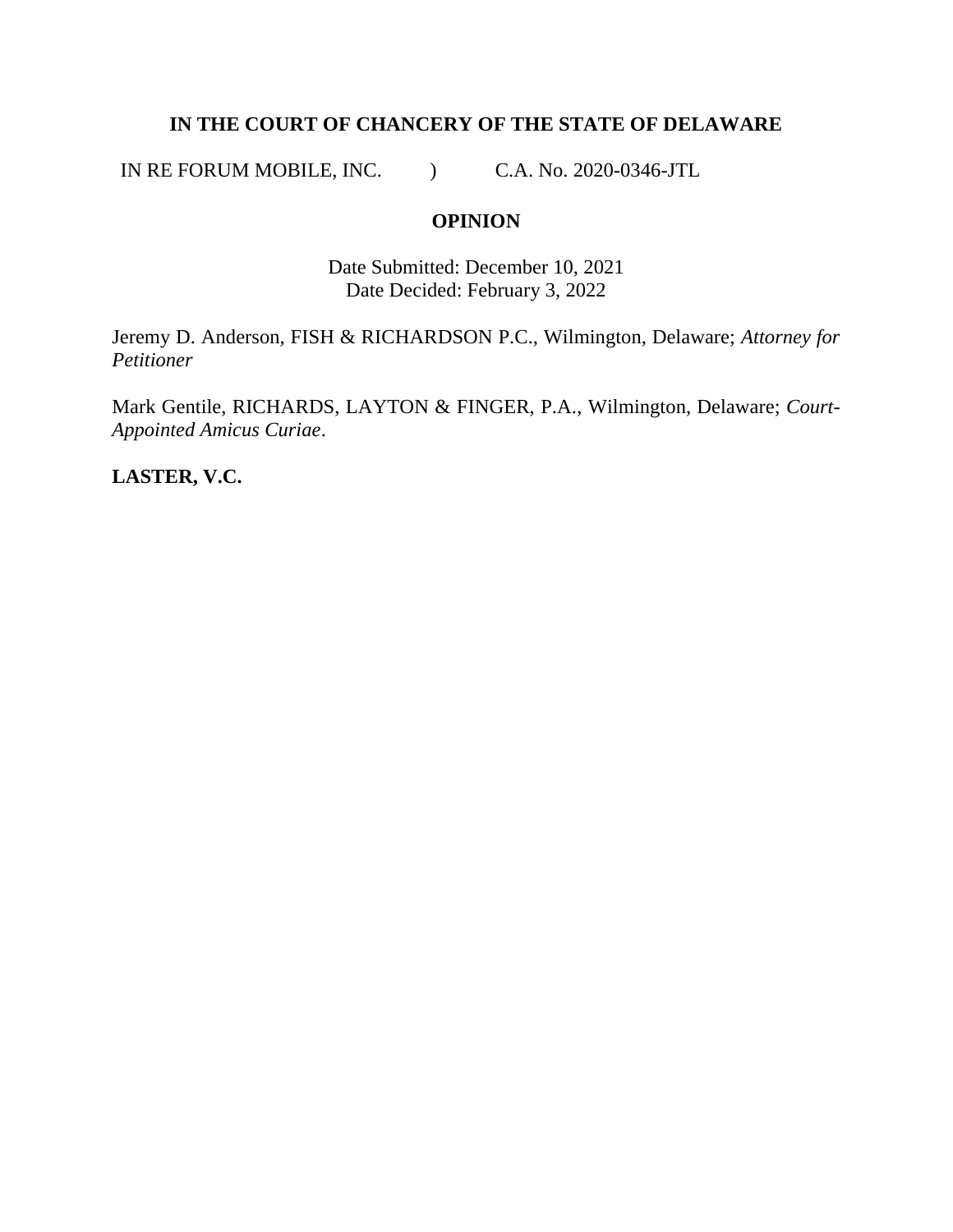Petitioner Synergy Management Group LLC ("Synergy") seeks to have its president appointed as a custodian for respondent Forum Mobile, Inc. ("Forum" or the "Company"), a defunct Delaware corporation. Synergy relies on Section 226(a)(3) of the Delaware General Corporation Law (the "DGCL"), which provides that "[t]he Court of Chancery, upon application of any stockholder, may appoint 1 or more persons to be custodians . . . of and for any corporation when . . . [t]he corporation has abandoned its business and has failed within a reasonable time to take steps to dissolve, liquidate or distribute its assets." 8 *Del. C.* § 226(a)(3).

The Company's only value lies in the fact that its shares continue to have a CUSIP number that allows them to trade over the counter.<sup>1</sup> Synergy seeks to revive Forum to use as a blank check company. Through a reverse merger with Forum, a new business could access the public markets.

Since 2002, Delaware decisions have enforced a public policy against permitting capital markets entrepreneurs to use sections of the DGCL to revive defunct Delaware entities with still extant listings and use them as vehicles to access the public markets. That policy counseled in favor of denying the application. Mindful that the policy was adopted

<sup>&</sup>lt;sup>1</sup> "CUSIP stands for Committee on Uniform Securities Identification Procedures. A CUSIP number identifies most financial instruments, including: stocks of all registered U.S. and Canadian companies, commercial paper, and U.S. government and municipal bonds. The CUSIP system . . . facilitate[s] the clearance and settlement process of securities. [The] number[] consist[s] of nine characters . . . that uniquely identify a company or issuer and the type of financial instrument." U.S. Sec. & Exch. Comm'n, *CUSIP Number*, http://www.sec.gov/answers/cusip.htm (last visited Feb. 3, 2022).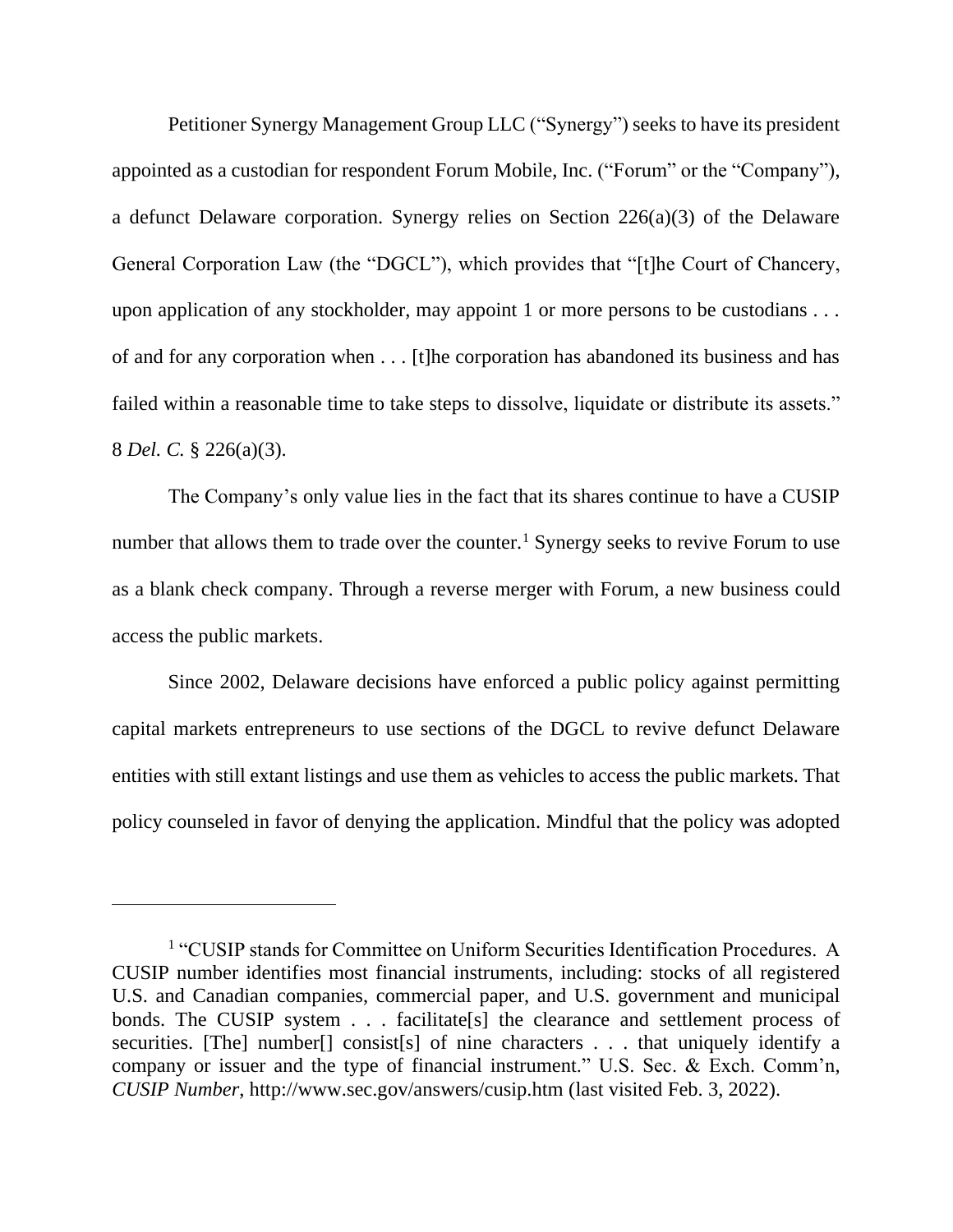two decades ago, and dimly aware of potentially intervening developments in the federal securities laws, the court appointed an amicus curiae to consult with the United States Securities and Exchange Commission (the "SEC") regarding the petition and make a recommendation as to whether the court should grant it.

The SEC took no position on the petition. The policy that this court has enforced in prior cases therefore provides no basis for denying the petition in this case.

The court therefore must determine whether to grant the petition. Unfortunately for Synergy, the plain language of Section 226(b) of the DGCL limits the charge of a custodian appointed under Section  $226(a)(3)$  to winding up the affairs of the corporation and terminating its existence. Section 226(b) does not contemplate that a custodian appointed under Section 226(a)(3) could revivify a corporation. Instead, Section 226(b) provides that when a corporation has abandoned its business such that a custodian is required, then the time has come for the corporation's existence to end. This decision therefore denies Synergy's petition.

#### **I. FACTUAL BACKGROUND**

The facts are drawn from submissions in the case. The facts also take into account publicly available information.

#### **A. The Company**

The Company was incorporated in Delaware on June 21, 1995. During its existence, the Company has had five distinct entity names and five quite distinct corporate identities.

2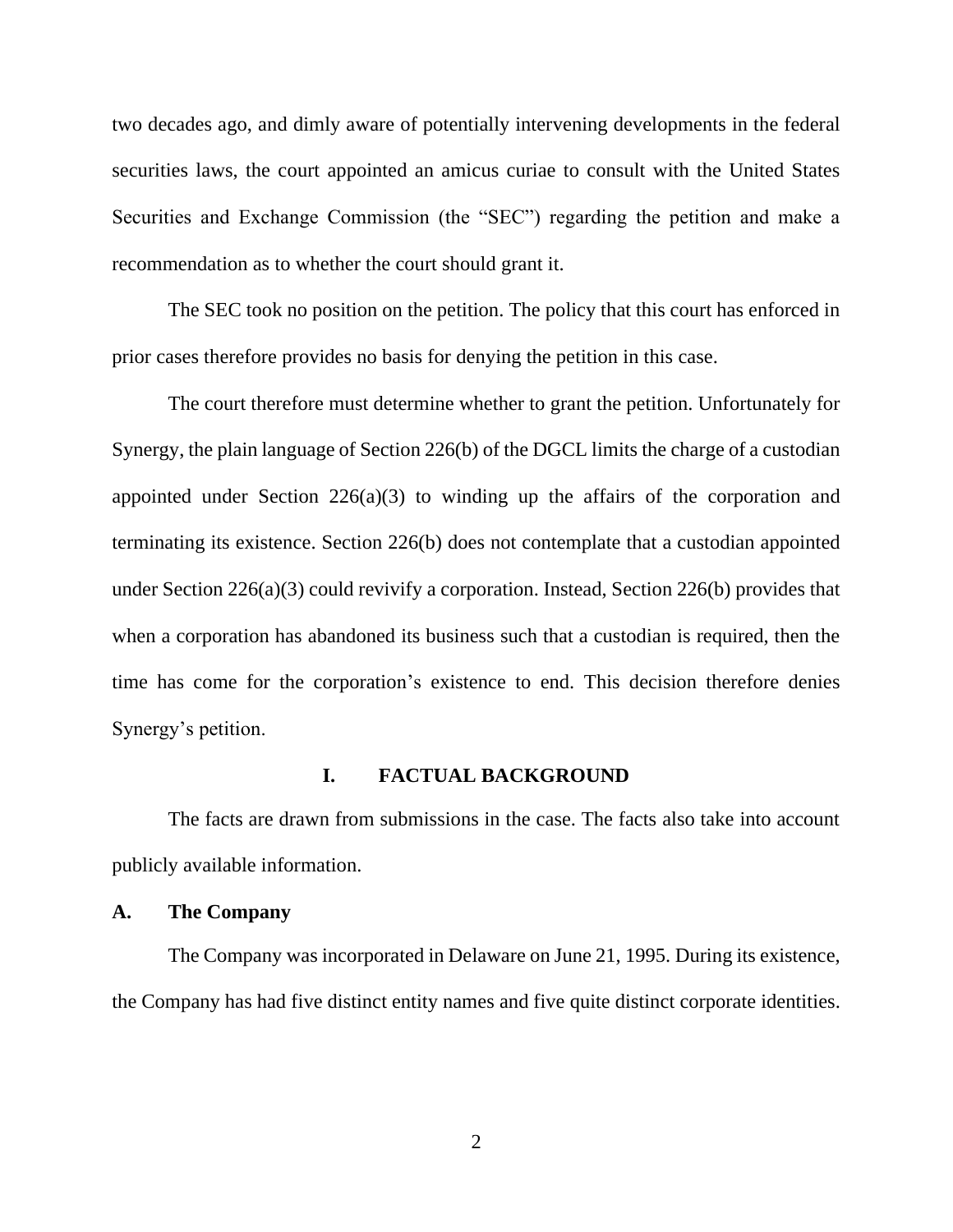From June 21, 1995 to June 28, 1999, the Company was named Newmarket Strategic Development Corp. That incarnation of the Company appears to have issued shares to the public in 1995.

In 1999, the Company was the surviving entity in a merger with Reink Corp. After the merger, the Company adopted Reink Corp. as its name. In that incarnation, the Company described itself as "an established manufacturer and marketer of environmentally conscious quality aftermarket ink products for the imaging consumables market."<sup>2</sup>

By early 2004, the Company had "ceased operations and expect[ed] to remain inactive until additional financing which will enable us to restart operations or acquire an existing business is obtained."<sup>3</sup> In March 2004, the Company changed its name to Adsero Corp.

In January 2005, while operating as Adsero Corp., the Company acquired Teckn-O-Laser Inc. and Tecknolaser USA Inc. In that incarnation, the Company engaged in the business of "manufactur[ing] and distribut[ing] remanufactured toner cartridges and inkjet cartridges."<sup>4</sup> In November 2006, the Company was notified that it "was being removed from quotation on the Over-The-Counter Bulletin Board . . . due to [its] failure on three

<sup>2</sup> *See* Reink Corp., Registration of Securities of Small business Issuers Under Section 12(b) or 12(G) of the Securities Act of 1934 (Form 10-SB) 3 (Feb. 12, 2001).

<sup>&</sup>lt;sup>3</sup> Adsero Corp, Annual Report Under Section 13 or 15(D) of the Securities Exchange Act of 1934 (Form 10-KSB) 2 (Apr. 26, 2004).

<sup>4</sup> Adsero Corp, Quarterly Report Pursuant to Section 13 or 15(d) of the Securities Exchange Act of 1934 (Form 10-QSB) 8 (May 24, 2006).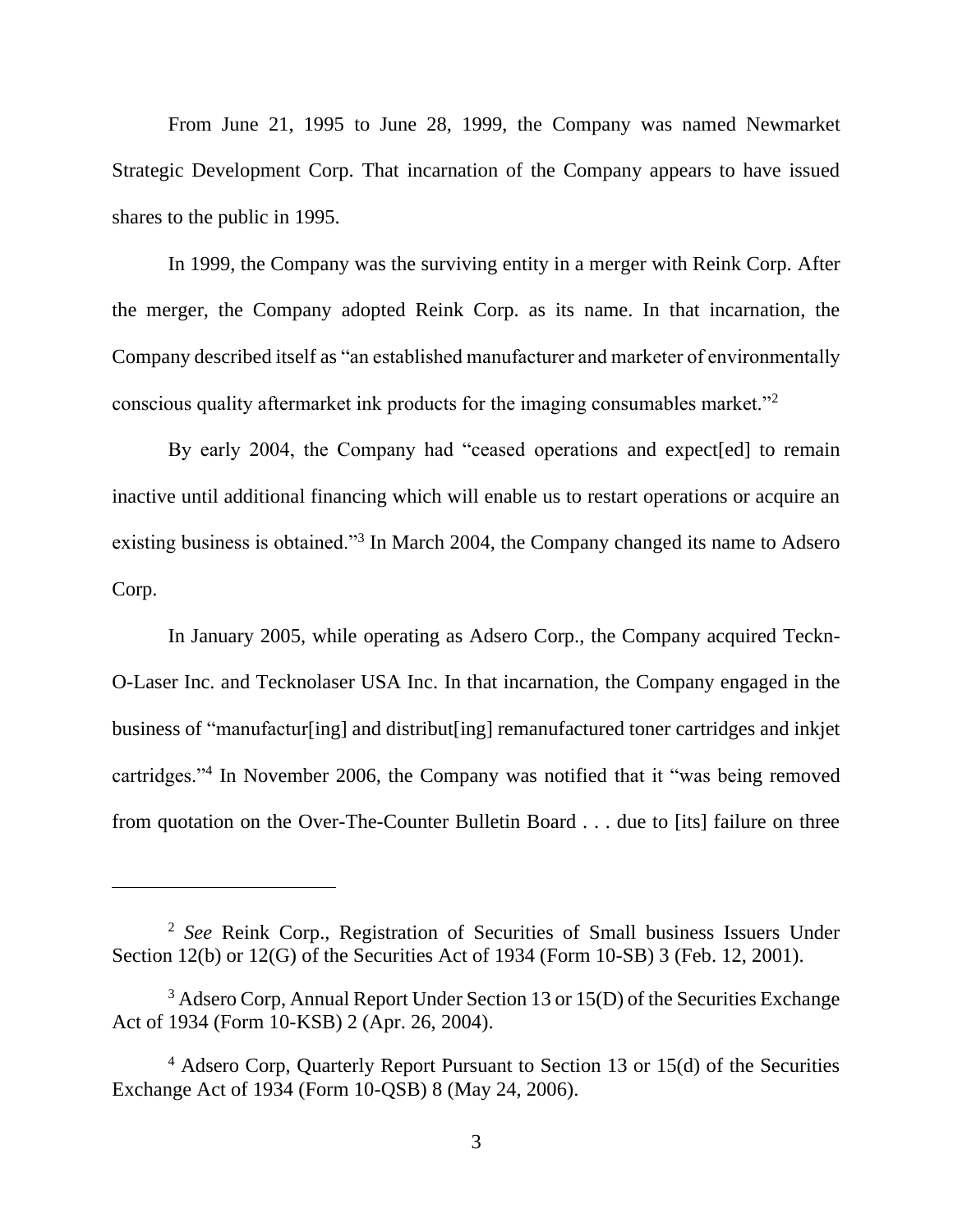separate occasions within a two year period, to make timely filings of [its] quarterly and annual reports."<sup>5</sup>

On May 14, 2008, the Company made its last filing with the SEC, a Form 15 "Certification and Notice of Termination of Registration Under Section 12(g) of the Securities Exchange Act of 1934."<sup>6</sup> That filing indicated that the Company had terminated its public registration under Rule 12g-4(a)(1) for failure to maintain at least 300 stockholders of record. *See* 17 C.F.R. § 240.12g-4(a)(1). That same month, the Company changed its name to Quantum Telecom Inc. Under that moniker, the Company primarily engaged "in the business of computer [and] office equipment."

On September 5, 2012, Quantum Telecom changed its named to Forum Mobile, Inc. In that incarnation, the Company described itself as a "global Mobile Virtual Network Enabler (MVNE) . . . specializ[ing] in MVNE, Mobile Services, Telecom, and cloud services." *Id.* Forum also claimed to be "active in a variety of complimentary fields such as private banking, business development and consulting and provid[ing] hosting and trading platforms." *Id.*

<sup>5</sup> Adsero Corp., Current Report (Form 8-K) 2 (Dec. 4. 2006).

<sup>6</sup> Adsero Corp., Certification and Notice of Termination of Registration Under Section 12(g) of the Securities and Exchange Act of 1934 (Form 15) (May 14, 2008).

<sup>7</sup> *FRMB: Forum Mobile Inc.*, SEC Edgar Filing Tracker, https://sec.report/Ticker/FRMB (last visited Feb. 3, 2022).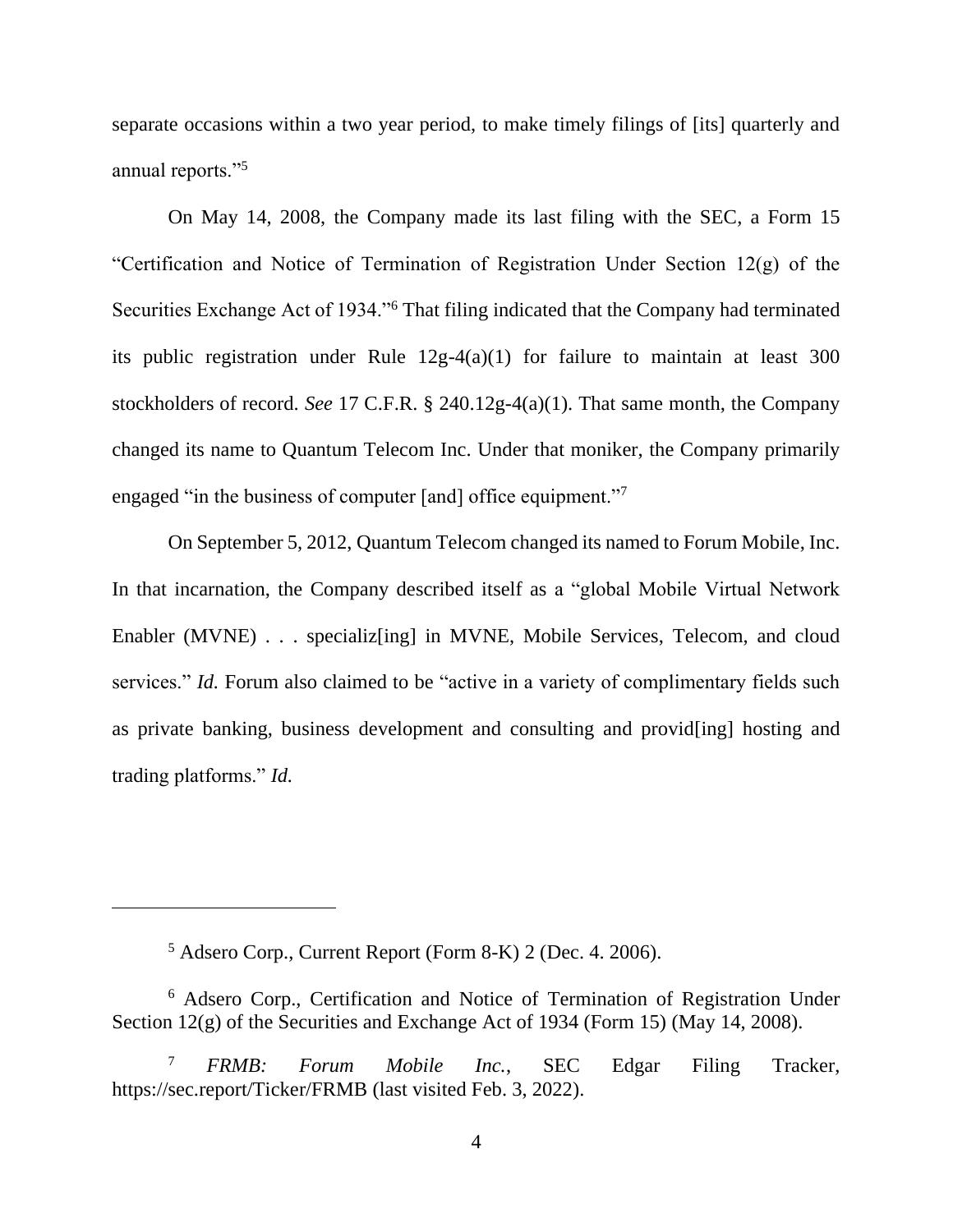The Company did not survive long under its latest name. On March 1, 2014, the Delaware Secretary of State declared the Company void for failure to file annual reports or pay annual franchise taxes. Forum currently has a franchise tax balance in arrears of \$600,000.

The Company currently has no operating business. Despite its deregistration and cessation of operations, the Company's shares have continued to trade under the stock ticker "FRMB." Before a recent regulation adopted by the SEC, investors could buy and sell the Company's shares through the "Pink Open Market," an interdealer quotation system operated by OTC Markets Group, Inc.

## **B. Synergy**

Synergy is engaged in the business of reviving defunct entities with still extant public listings, then making them available to entities that want to access the public markets. According to its website, Synergy seeks "to restore shareholder value for [abandoned and distressed companies] and give private companies access to the ability to go public via reverse merger without a costly IPO."<sup>8</sup>

Synergy owns 494,530 shares of the Company's common stock. Dkt. 1 (the "Petition" or "Pet.") ¶ 7. Synergy seeks an order appointing its president, Benjamin Berry, as a custodian. Synergy states that it intends to revive the Company and call a special stockholder meeting to elect a new board of directors (the "Election Meeting"). Once the

<sup>8</sup> Synergy Mgmt., *Home Page*, https://www.synergymgtgroup.com/ (last visited Feb. 3, 2022).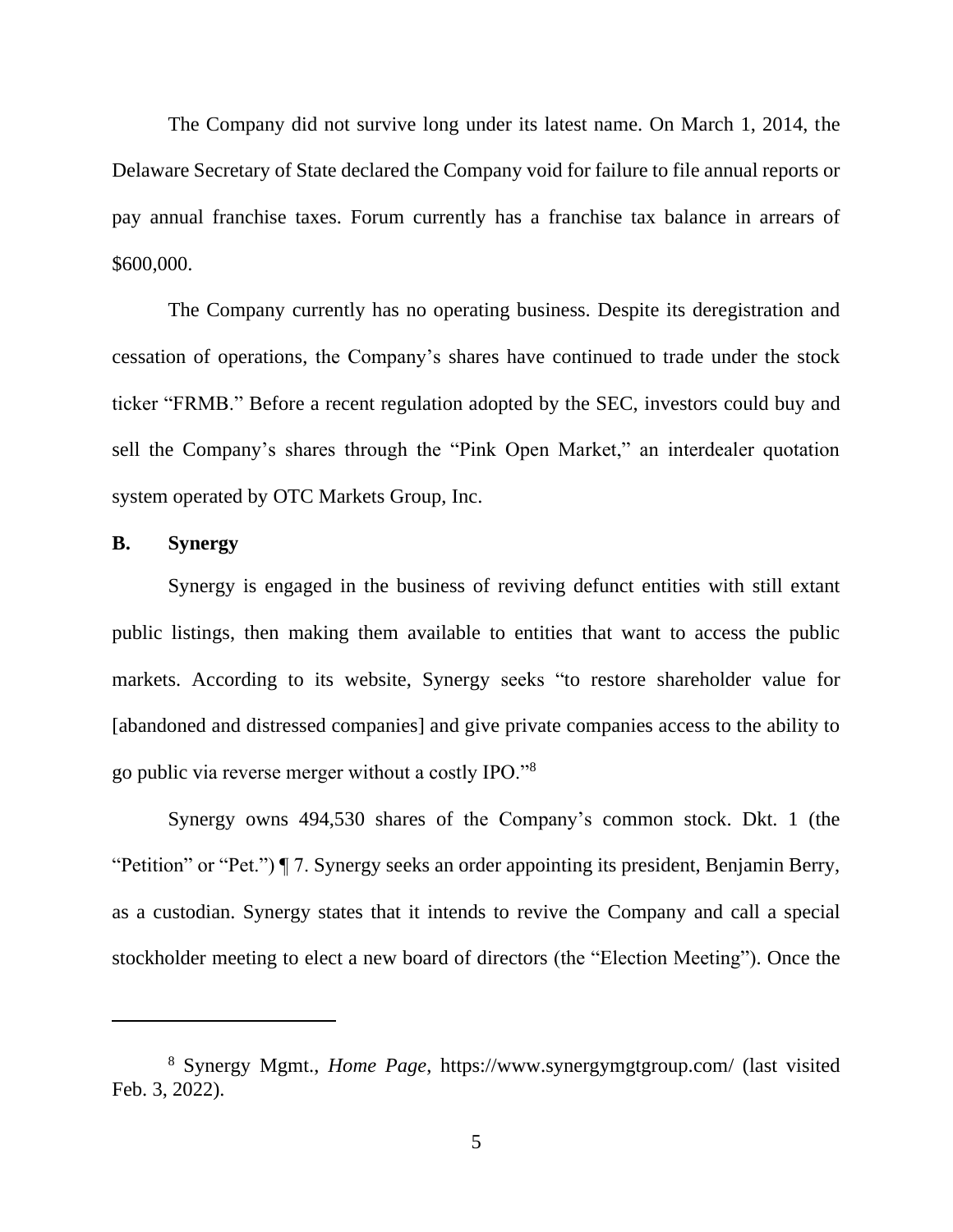Company has been revived, Berry intends to "identify private companies that may be interested in a reverse merger with" the Company. *Id.* ¶ 30.

Synergy maintains that "[t]he value of the stockholders' equity in the Company will increase if and when a private company brings a new and viable business to [the Company]." *Id.* Doubtless, that is true. In essence, Berry and Synergy plan to use Forum as a blank check company.

Synergy and another entity, Universal Management Association, have filed ten similar petitions in this court. They previously secured custodial appointments for thirteen additional companies incorporated in Colorado, Nevada, and Wyoming. They also previously obtained custodial appointments for three Delaware corporations: Renewal Fuels, Inc., CLST Holdings, Inc., and Critical Solutions, Inc.

The post-appointment history of the three Delaware entities follows the same general pattern. After taking control of the entity as custodian, Berry authorizes the issuance of a single share of super-voting preferred stock that carries 60% of the entity's voting power. He then causes the entity to issue that share to a third party. Alternatively, he issues the share to himself or Synergy, who then sells the share to the third party. In the two sales in which Berry or Synergy sold the super-voting share to a third party, the consideration paid was \$25,000.

Berry has attracted a following of investors who appear to purchase shares in the entities that he seeks to revive. Synergy maintains a website where it posts periodic updates on the status of its efforts. A web blog called Investors Hub contains a subpage devoted to the Company on which participants discuss the Company and other "Synergy Plays."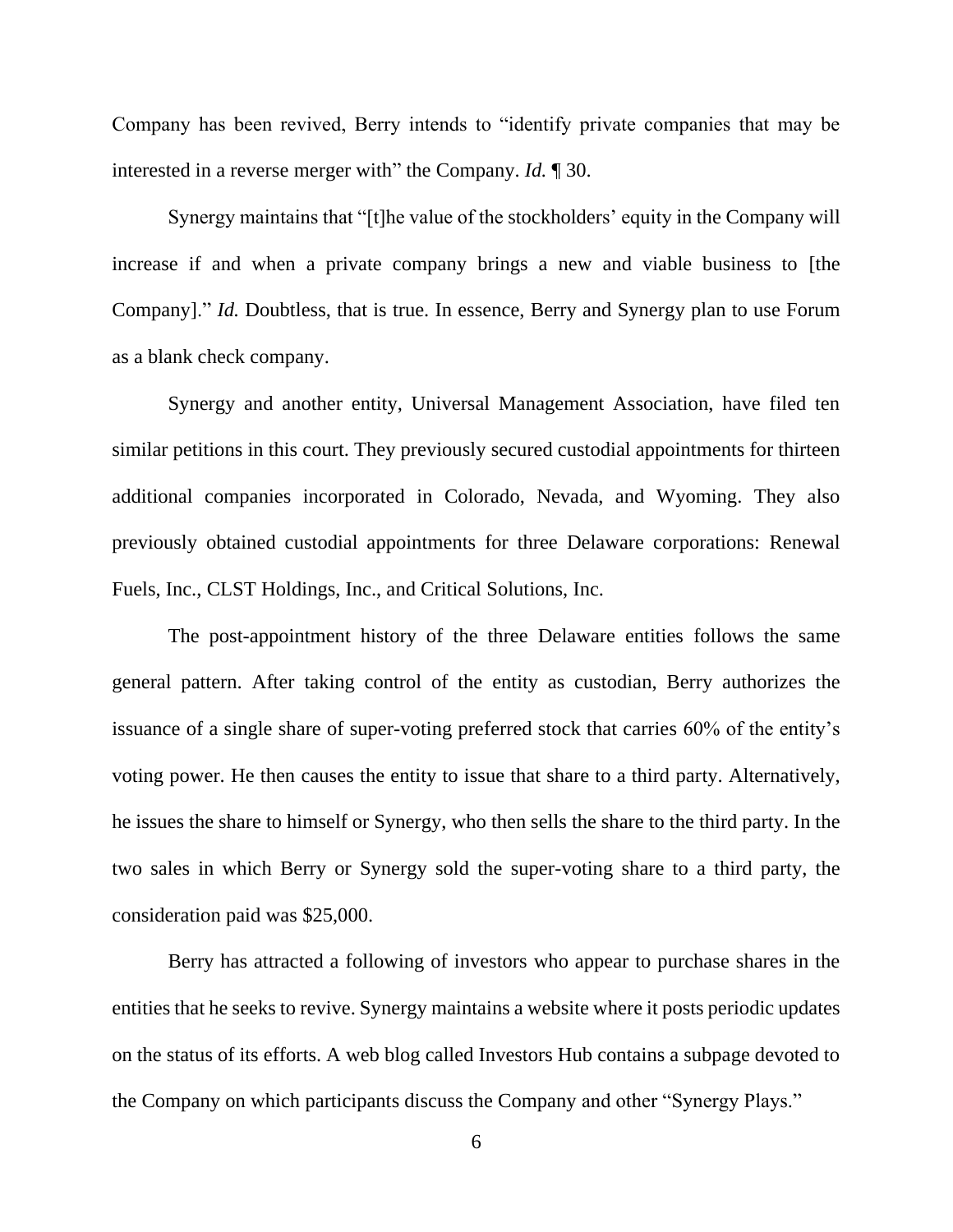## **C. The Filing Of This Litigation**

Synergy commenced this action by filing its Petition on May 8, 2020. In its pleading, Synergy contended that the Company had ceased all operations and owed the State of Delaware \$600,000 in franchise taxes. Synergy also noted that the Company continued to maintain a listing and a ticker symbol, but also observed that Forum had "failed to provide 'adequate current public information' as defined in Rule 144, promulgated under the Securities Act of 1933, and is thus subject to revocation by the Securities and Exchange Commission pursuant to Section 12(k) of the Exchange Act." Pet.  $\P$  6.

Synergy asked the court to enter an order granting the following relief:

- (a) Berry be appointed as the custodian of [the Company] for the purpose of paying back fees owed to the State of Delaware and continuing [the Company] as a going concern for the benefit of its stockholders;
- (b) Berry be designated as Chairman of the Board of [the Company] for the purpose of calling a Special Meeting of the stockholders of [the Company] to be held subject to the terms and conditions hereinafter specified (the "Meeting"), for the sole purpose of electing from among such persons as might be nominated to stand for election, a board of directors of [the Company], to serve until the next successors of the elected directors might be elected or appointed and qualified;
- (c) Berry hold the Meeting at a time and date to be selected by him, which is not a weekend or a legal holiday, and which is more than ten (10) days for [sic] the date on which copies of a notice of the meeting shall be mailed in a manner that is consistent with Delaware statutes, the [C]ompany's bylaws and any orders as the Court might make and enter;
- (d) Berry provide notice of the Meeting [to] record owners of the stock certificates and the registered officers and directors of [the Company] specified in its stockholder lists, by mailing such notice to the addresses [of] those stockholders under their respective names and the business records;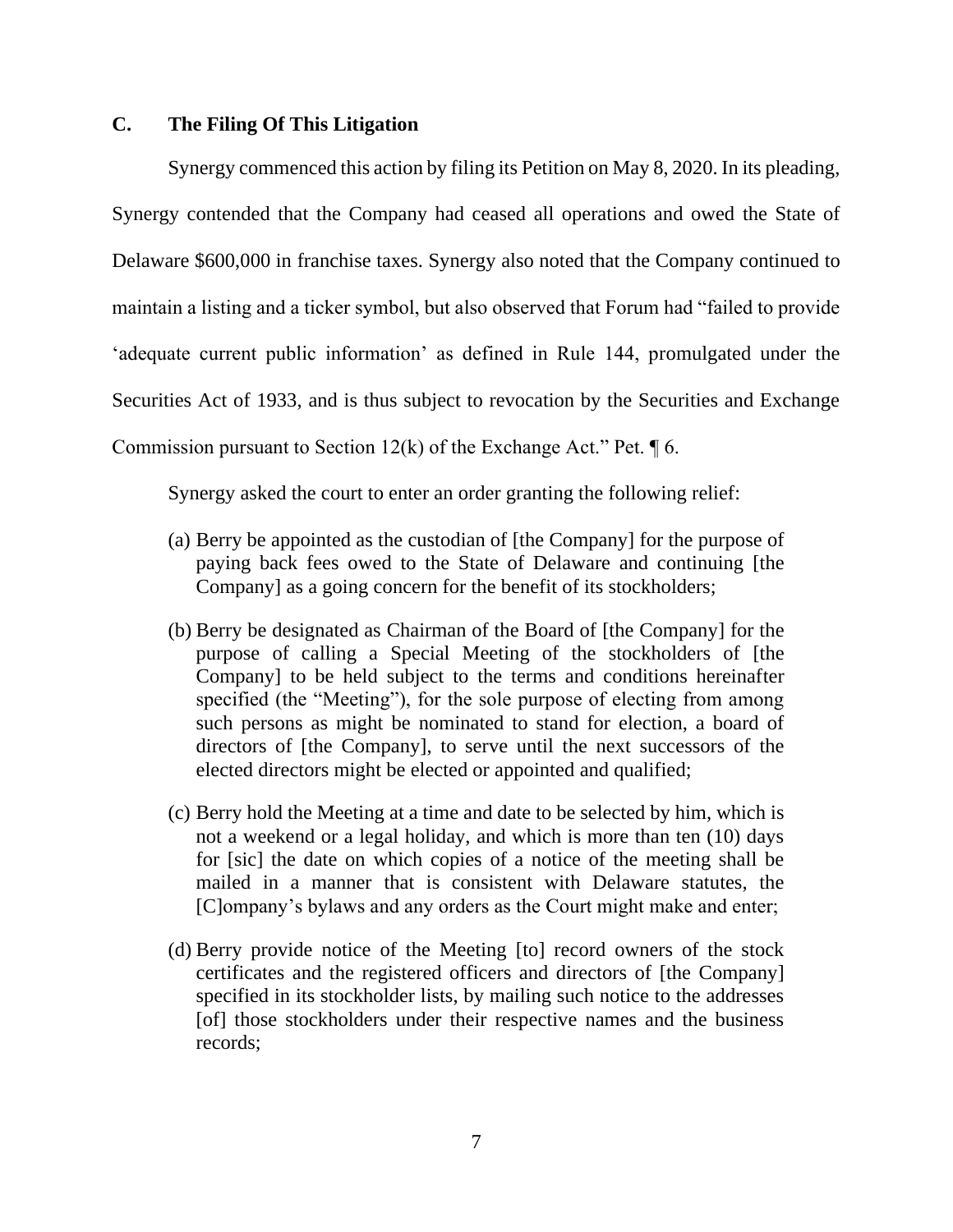- (e) Berry verify that the stockholders of record are represented at the stockholder meeting in person or by a valid proxy, which stockholders shall constitute a quorum to conduct an election of directors of [the Company], and who will be entitled to participate in the Meeting and to vote in the election;
- (f) Berry, as custodian, report back to this Court after the Meeting to inform the Court of actions taken at the Meeting, including the nomination of directors; and
- (g) Berry report back to this [sic] at intervals determined by the Court for as long as the custodianship is maintained or as long as this Court deems necessary.

*Id.* ¶ 29.

After filing the Petition, Synergy attempted to serve it on CSC Global, the Company's last-known registered agent. CSC Global rejected service of process in a letter which stated that "[t]he service of process received for the party served, as listed above, cannot be forwarded to the intended party for one of the reasons listed below." Dkt. 2 Ex. Unhelpfully, the letter identified four alternative reasons, one of which had five subparts, without stating which reason might apply. *Id.*

# **D. The Court's Initial Inquiries**

On October 2, 2020, the court held a status conference and asked Synergy to answer

four questions:

- (a) Why should it be permissible for the Petitioner to be named as custodian for the abandoned company?
- (b) How are franchise taxes calculated for the State of Delaware?
- (c) How has Synergy yielded value for the historical stockholders of revived companies?
- (d) Should normal quorum requirements apply at the stockholder meeting that the custodian planned to call and convene?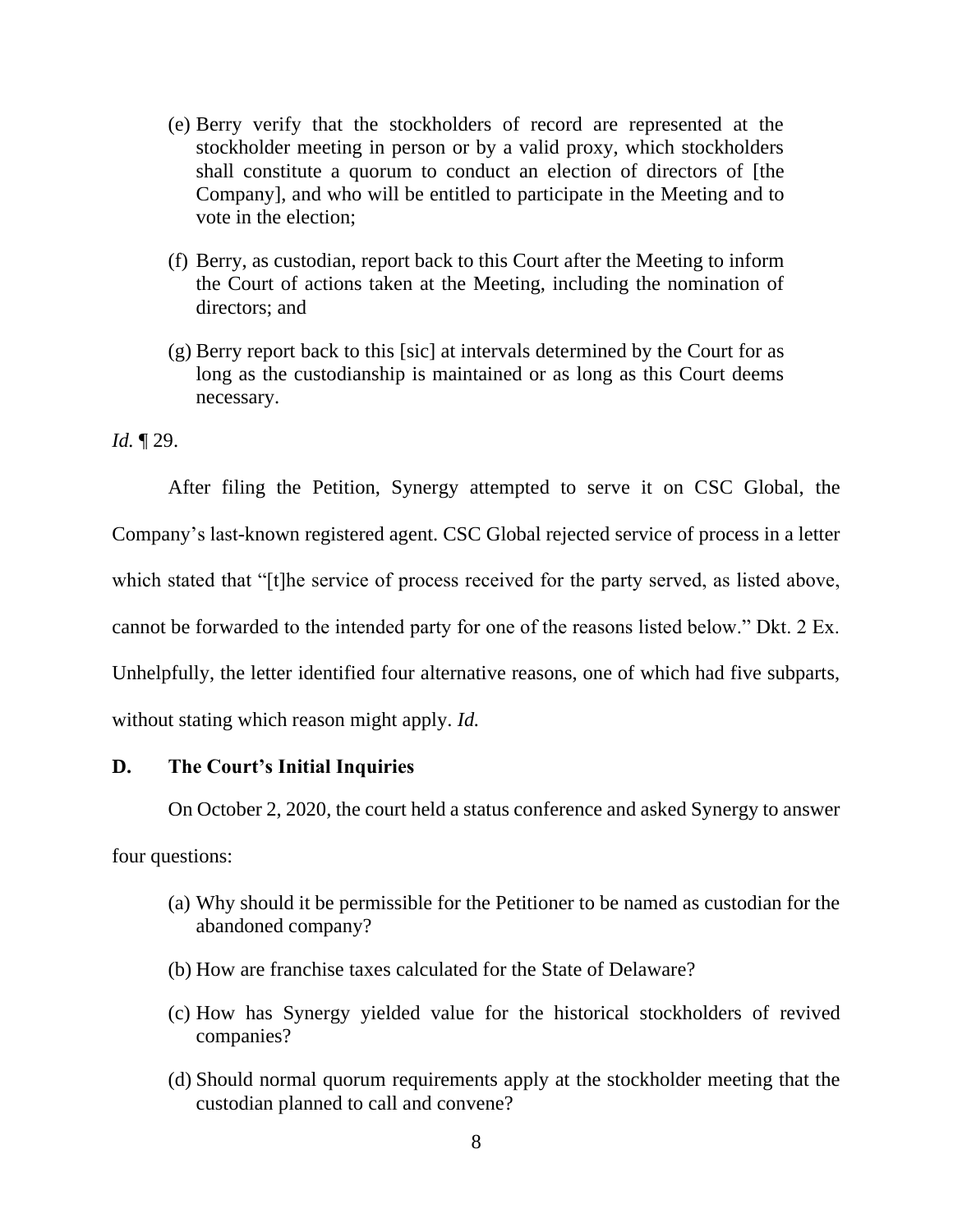*See* Dkt. 4.

Synergy filed written responses to the court's questions on October 20, 2020. Dkt. 5. In its responses, Synergy identified an additional individual—Corionne Washington who would be involved with the custodianship. *Id.* at 4. Synergy also explained that the claimed \$600,000 in arrearages to the Delaware Secretary of State was a headline number that assumed the Division of Corporations charged the maximum allowable amount per year based on the authorized shares method. Synergy acknowledged that if Berry was appointed as custodian and sought to bring the Company into compliance, then Berry would seek to use the assumed-par-value method to calculate franchise taxes. The latter method could be expected to result in a significantly lower franchise tax payment. *Id.* at 5.

#### **E. The Appointment Of The Amicus**

The Petition was not the first time that a capital markets entrepreneur had tried to use provisions in the DGCL to revive a defunct entity with a still extant listing for use as a blank check company. Since 2002, the Court of Chancery has maintained a policy against facilitating the use of defunct entities to access the public markets.<sup>9</sup> In reaching these results, the court recognized and enforced a public policy that sought to channel issuers

<sup>9</sup> *See In re Native Am. Energy Gp., Inc.*, 2011 WL 1900142 (Del. Ch. May 19, 2011); *Klamka v. OneSource Techs., Inc.*, 2008 WL 5330541 (Del. Ch. Dec. 15, 2008); *Clabault v. Caribbean Select, Inc.*, 805 A.2d 913, 914–15 (Del. Ch. 2002), *aff'd* 846 A.2d 237 (Del. 2003) (TABLE). The court also invoked this policy in related contexts. *See Williams v. Calypso Wireless, Inc.*, 2012 WL 424880, at \*1 n.1 (Del. Ch. Feb. 8, 2012).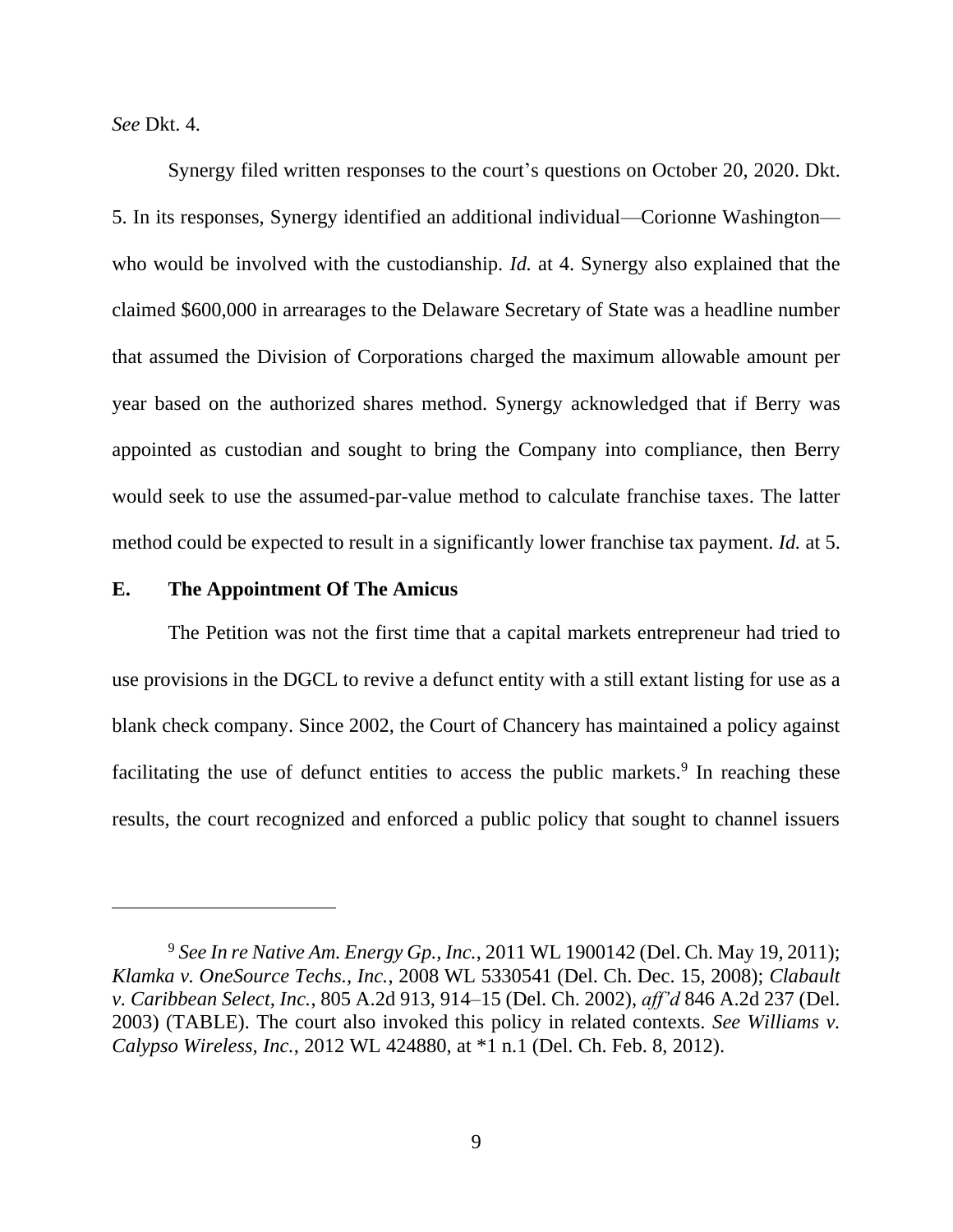towards going public using the formal IPO process. The court consequently declined to exercise its discretion in favor of steps that would enable an issuer to circumvent the formal IPO process. Summing up the position taken in those cases, this court explained that "using a defunct Delaware corporation that happens to retain a public listing to evade the regulatory regime established by the federal securities laws is contrary to Delaware public policy." *Calypso Wireless*, 2012 WL 424880, at \*1 n.1.

The policy can be traced to Vice Chancellor Lamb's decision in *Clabault v. Caribbean Select, Inc.* There, Stirling Corporate Services, LLC ("Stirling") sought to revive Caribbean Select, Inc., a defunct corporation, for use as a blank check company. Stirling principally sought to invoke Section 312 of the DGCL, which permits the "revival of [a] certificate of incorporation," but only if "procured as authorized by the board of directors or members of the governing body of the corporation." 8 *Del. C.* § 312(c). Section 312(h) further provides that if the corporation lacks directors who can revive its certificate of incorporation, then "the stockholders may elect a full board of directors, as provided by the bylaws of the corporation, and the board so elected may then authorize the revival." *Id.* § 312(h). The same section provides that "[a] special meeting of the stockholders for the purpose of electing directors may be called by any officer or stockholder upon notice given in accordance with § 222 of this title." *Id.*

Stirling could not use Section 312 because even if it succeeded in calling a meeting, the stockholders in attendance would not be able to "satisfy the normal quorum requirements of Section 222 of the DGCL [or] . . . the provisions of [Caribbean Select's] bylaws." *Clabault*, 805 A.2d at 914. To get around that obstacle, Stirling "petitioned for a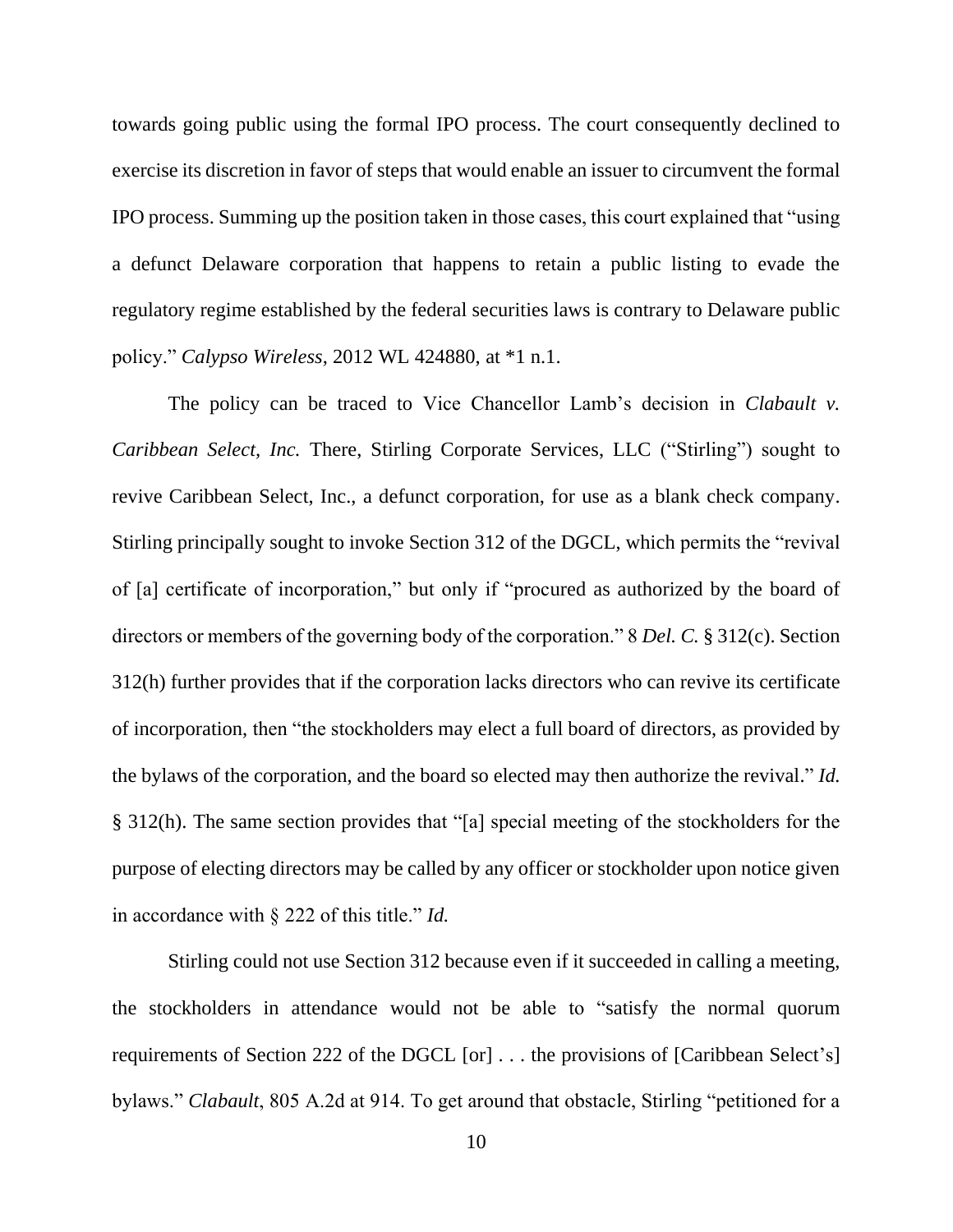court-ordered annual meeting pursuant to Section 211(c), which provides that those shares of stock represented at such meeting 'shall constitute a quorum for the purposes of such meeting.'" *Id.* at 915 (quoting 8 *Del. C.* § 211(c)). That section permits a stockholder or director to file a summary proceeding seeking an order compelling a corporation to hold its annual meeting if (among other circumstances) thirteen months have passed since the last annual meeting. *See* 2 Edward P. Welch, et al., *Folk on the Delaware General Corporation Law* § 211.07, at 7-26 to 7-27 (6th ed. 2014 & 2020-4 Supp.) (citing 8 *Del. C.* § 211(c)).

Vice Chancellor Lamb denied Stirling's petition. He acknowledged that Stirling satisfied the technical requirements for relief under Section 211(c), but he was "unwilling to use [the court's] powers" to aid Stirling's "plan to circumvent important registration and disclosure elements of the federal securities laws" through a reverse merger. *Id.* at 918. He described the petition as part of "a plan to make an 'end run' around the federal rules and regulations governing the public trading of securities," thereby avoiding "the burden or expense of complying with SEC disclosure requirements, in particular the need to file the necessary registration statement." *Id.* at 915. He concluded that "it would be an abuse of discretion to permit Stirling to employ the powers of this court to achieve its questionable ends." *Id.* The Delaware Supreme Court affirmed his decision.

Subsequent cases took the same approach. Most notably, in *Klamka v. OneSource Technologies, Inc.*, Peter Klamka sought the appointment of a custodian under Section 226(a)(3) for OneSource Technologies, Inc., another defunct entity. He thus sought to use the same statutory route that Synergy hopes to follow in this case. Like Synergy, Klamka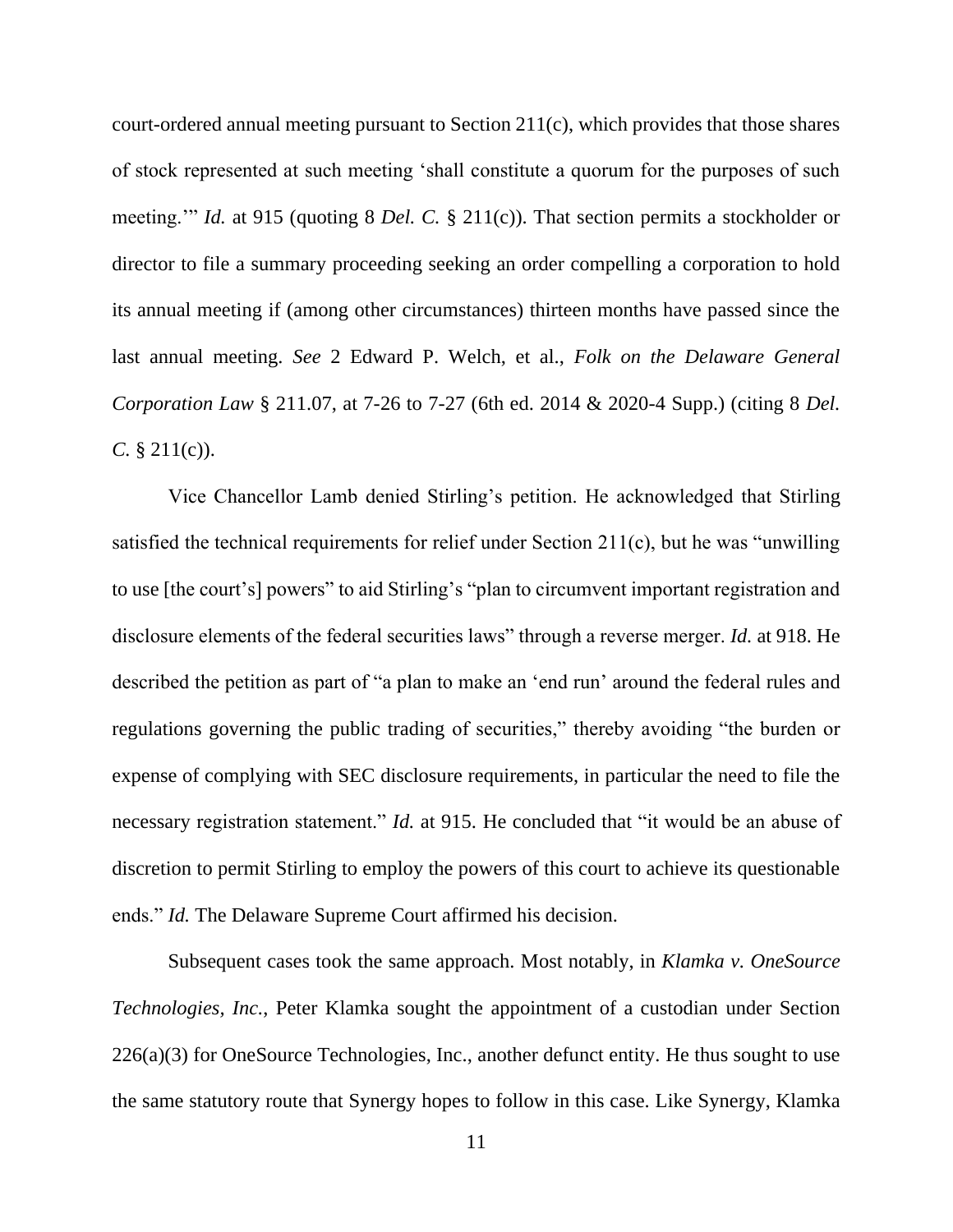asserted that "the officers and directors of the corporation have abandoned it and have failed to comply with any statutory corporate obligations for [two years]." 2008 WL 5330541, at \*1. Vice Chancellor Noble noted the similarity between Klamka's petition and *Clabault*. Although Klamka sought to use a different statutory vehicle, Vice Chancellor Noble found "instructive" the *Clabault* court's "reluctance to assist in the avoidance of the normal order and process of federal securities regulation." *Id.* As in *Clabault*, the court declined to exercise its discretion to facilitate an effort to "bypass" the "ordinary procedures to establish a business entity . . . . through the revival of the abandoned OneSource absent some demonstrated need or purpose." *Id.* at \*2.

In other cases, this court acknowledged the policy articulated in *Clabault. See Calypso Wireless*, 2012 WL 424880, at \*1; *Native Am. Energy*, 2011 WL 1900142, at \*7. In *Calypso Wireless*, the court entertained a petition to appoint a receiver for Calypso Wireless, Inc. under Section 322 of the DGCL. The record showed that Calypso Wireless had committed "glaring violations of the federal securities laws" and had no "credible plan" to bring itself into compliance. 2012 WL 424880, at \*1. Calypso Wireless had originally accessed the public securities market by merging with a defunct but still publicly listed Delaware corporation. The court noted that the use of a defunct entity for that purpose was contrary to Delaware public policy. *Id.* at \*1 n.1.

In *Native American Energy*, the petitioner had attempted to use a reverse merger with an otherwise defunct entity to access the public markets, but had committed an error in the process that resulted in the issuance of invalid shares. The court dismissed the action because it "lack[ed] jurisdiction to render what would be an advisory opinion." *Native Am.*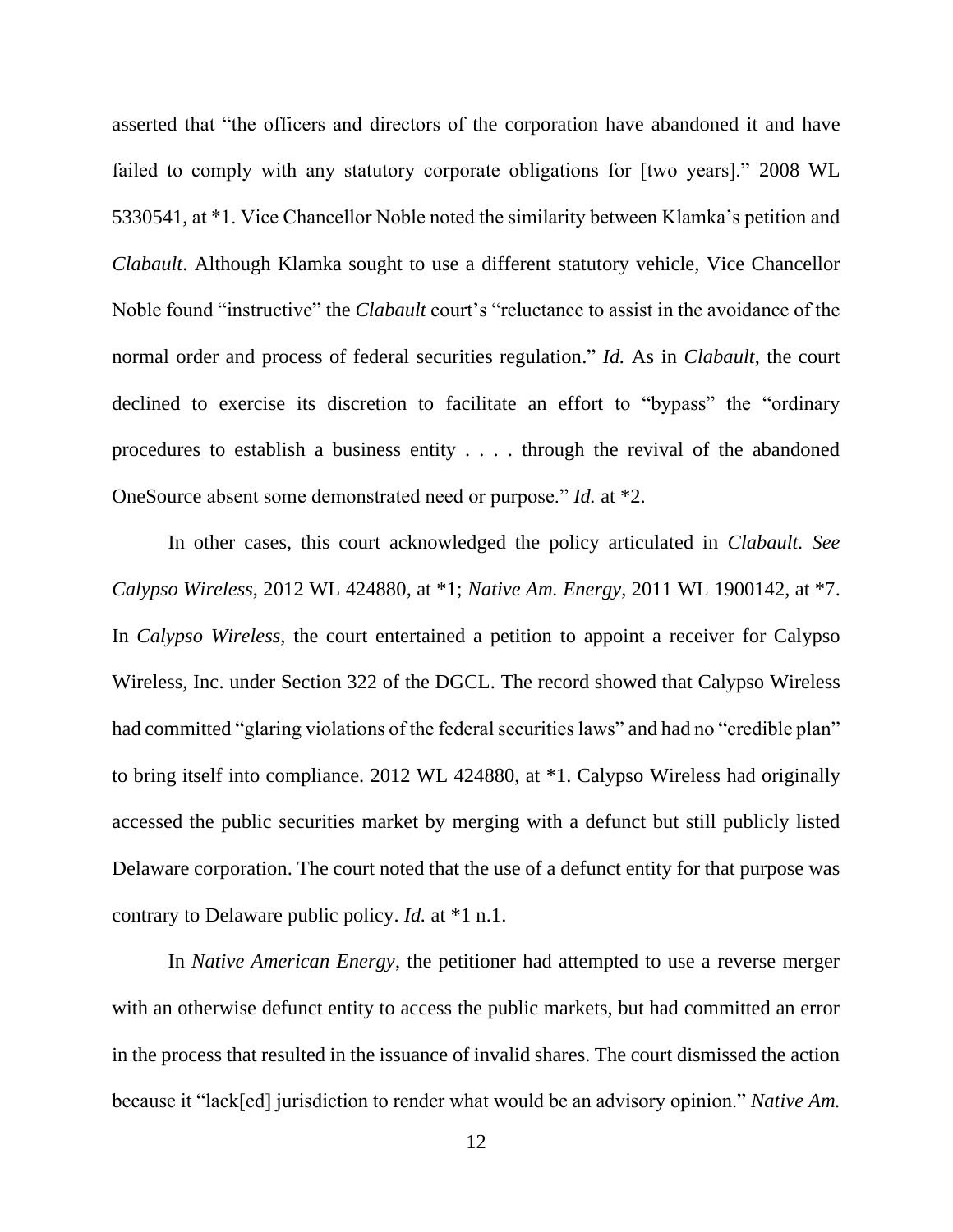*Energy*, 2011 WL 1900142, at <sup>\*7</sup>. In doing so, the court observed that "Delaware has no interest in facilitating reverse mergers with defunct but still publicly registered shell corporations as a means to circumvent the regulatory protections provided by the federal securities laws." *Id.* (citing *Klamka*, 2008 WL 5330541, at \*2, and *Clabault*, 805 A.2d at 918).

In its petition, Synergy did not deal forthrightly with these authorities. Synergy cited *Clabault*, but conspicuously omitted any reference to *Klamka*, *Native American Energy*, or *Calypso Wireless*. Omitting *Klamka* was particularly egregious, because that decision addressed the same statutory vehicle that Synergy sought to use. Synergy attempted to distinguish *Clabault,*, but did not do so effectively.

Synergy did, however, point out that the Court of Chancery articulated its policy in 2002, and that much had changed since then. For example, Synergy observed that although the SEC was plainly aware of the risks posed by reverse mergers with blank check companies, the SEC had not prohibited them.

The court knew about the precedents that Synergy had failed to cite. The court also had a general understanding that by the time Synergy filed its petition in this case, the federal government had introduced greater flexibility into the means by which entities could access the public markets. It was therefore unclear whether the *Clabault* policy should apply to this case.

To obtain clarity, the court appointed an amicus curiae. *In re Forum Mobile, Inc.*, 2021 WL 1040978 (Del. Ch. Mar. 18, 2021). The court formally implemented its ruling by order dated April 7, 2021. Dkt. 8. That order charged the amicus "with providing an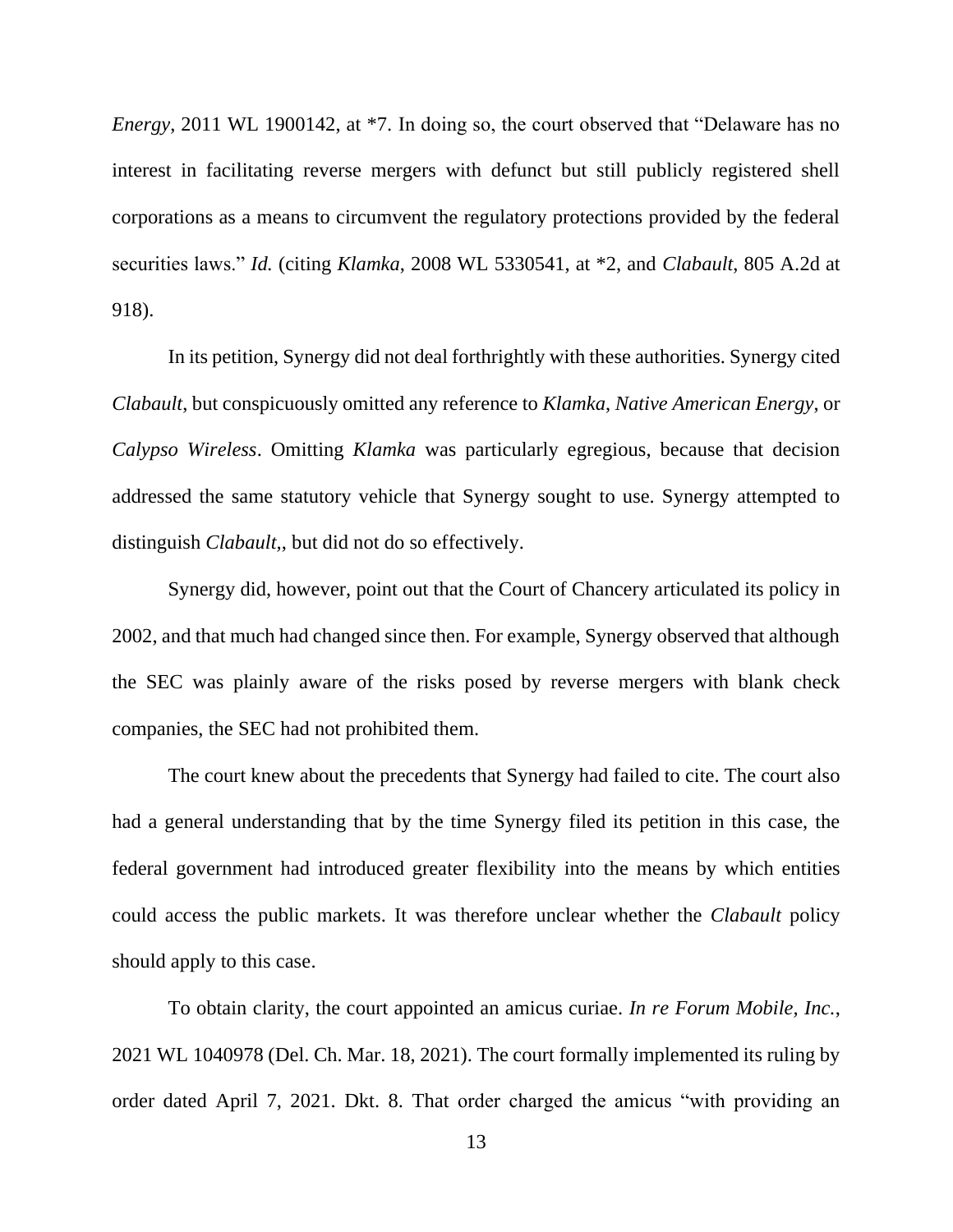independent view regarding the merits of the Petition and whether any relief should be granted." *Id.* ¶ 3. The order specified that "[a]s part of this charge, the [a]micus shall consult with [the SEC] regarding the [P]etition." *Id.*

Mark Gentile of Richards, Layton & Finger, P.A., served as amicus. The court expresses its appreciation to the amicus, who acted in the finest tradition of the Delaware bar.

## **F. The SEC Takes No Position.**

Consistent with the court's instruction, the amicus requested input from the SEC. On October 29, 2021, the SEC filed a letter brief offering its "views about the effect of the federal securities laws on the [P]etition." Dkt. 13 (the "SEC Letter") at 1. The SEC took "no position on whether the [P]etition should be granted pursuant to Delaware law." *Id.*

The SEC Letter made clear that granting Synergy's requested relief would not enable the Company to circumvent federal securities laws. The SEC noted that "a reverse merger is not *per se* illegal under the federal securities laws." *Id.* at 1, 3. The SEC also observed that "regardless of whether this Court decides to grant the [P]etition, Forum (and Synergy) must follow all federal securities laws and regulations—compliance with Delaware law will not allow Forum or Synergy to circumvent federal law in this context." *Id.* at 3.

In its letter, the SEC identified the federal regulations and regulatory practices that exist to help protect investors from reverse mergers with non-reporting companies. *See id.* at 5–7. The SEC also noted that "[a]s a consequence of their association with fraudulent and manipulative schemes, these types of reverse mergers have prompted Commission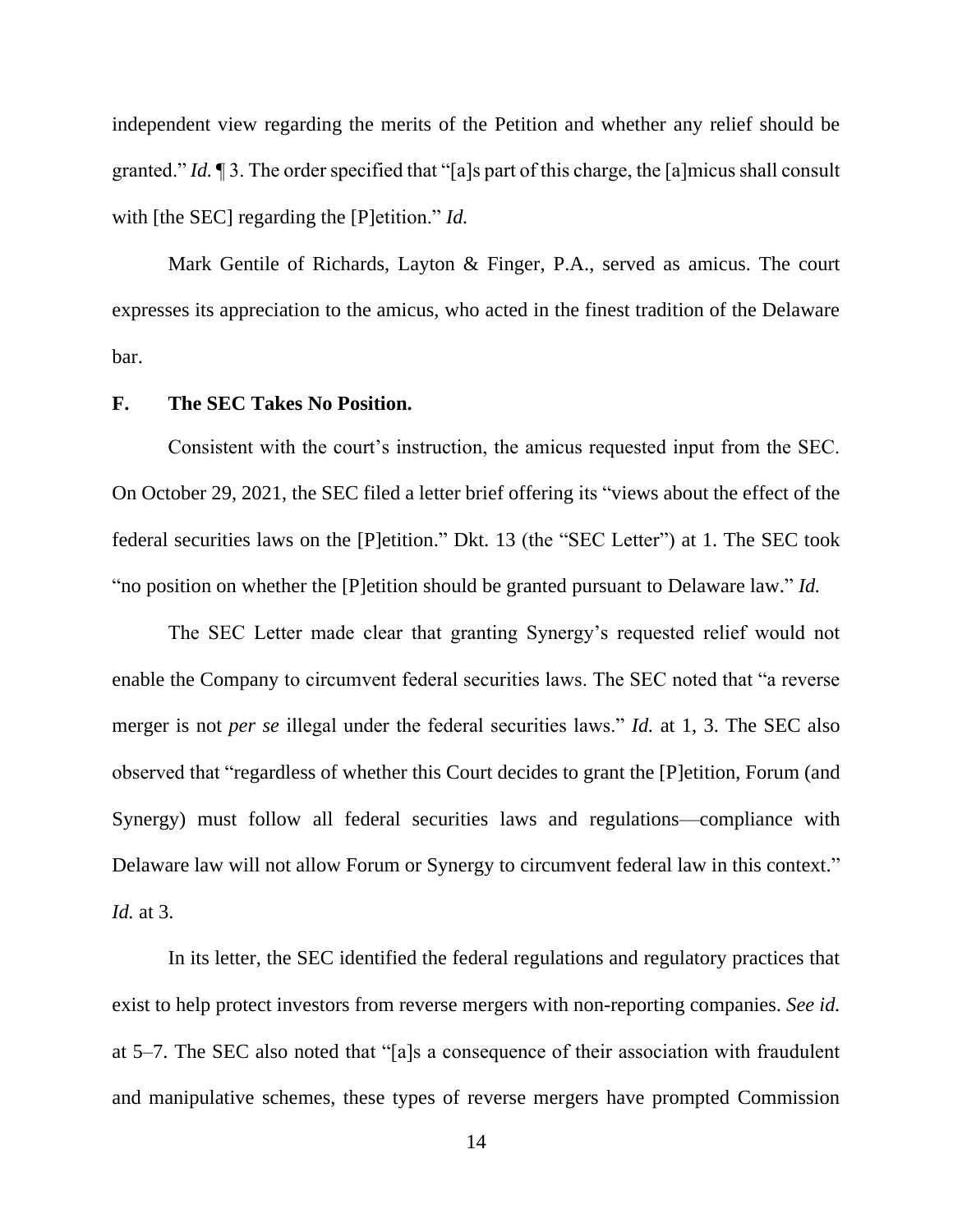action," and "[t]he Commission has pursued numerous enforcement actions against defendants who have engaged in fraud in connection with reverse mergers involving nonreporting issuers, including in response to pump-and-dump schemes and other attempts to manipulate the markets." *Id.* at 2.

The SEC also described regulatory amendments to Exchange Act Rule 15c2-11 that became effective on September 28, 2021. Rule 15c2-11 requires broker-dealers to review issuer information before initiating or resuming quotations for the issuer's securities. The amendments ensure that broker-dealers do not publish quotations for a security when current information about the issuer is not publicly available. The expanded list of information that a broker-dealer must review includes a complete list of insiders and a "current" balance sheet (i.e., one prepared less than sixteen months before the publication of the quotation).

The Company is not a reporting issuer under the Exchange Act and is therefore not required by law to file periodic financial reports or other information regarding its business, management, and ownership with the SEC. Before September 28, 2021, broker-dealers could provide quotations for the Company's shares on the Pink Open Market. Since September 28, 2021, broker-dealers cannot provide quotations unless the Company supplies and the broker-dealers review the information required by the amendments to Rule 15c2-11. Broker-dealers can continue to provide unsolicited quotations on the OTC Markets' Expert Market tier, but those quotations are not publicly available. In addition, OTC Markets has labeled the Company's securities on the Expert Market tier as "Caveat Emptor." That designation signals to investors "that there is a public interest concern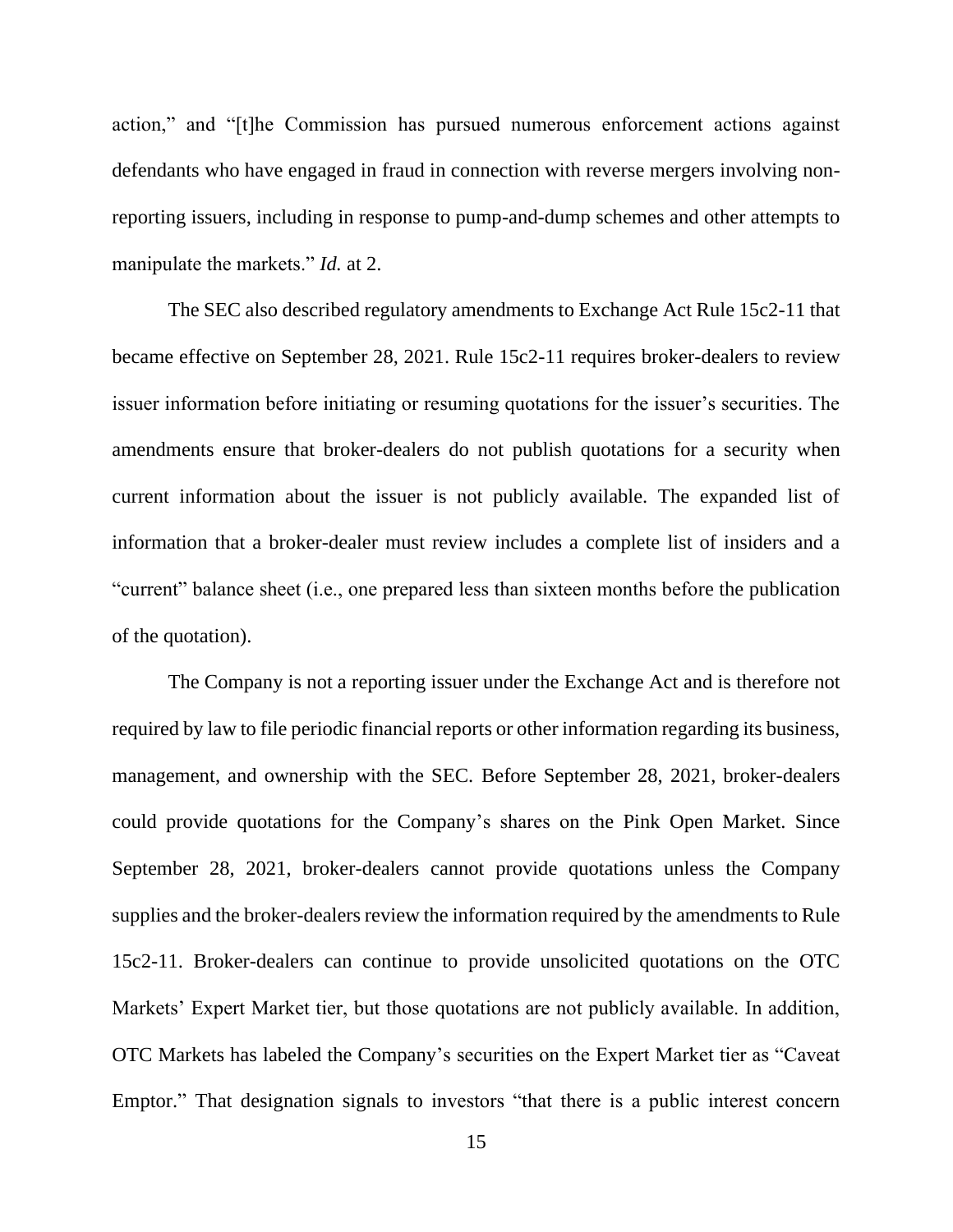associated with the company, which may include a spam campaign, questionable stock promotion, known investigation of fraudulent activity committed by the company or insiders, regulatory suspensions, or disruptive corporate actions."<sup>10</sup>

The SEC did not give any indication that it wanted this court to act as a first line of defense against potential violations of the securities laws by rejecting the Petition.

#### **G. The Amicus Recommends Conditional Approval.**

As directed, the amicus provided the court with his recommendation regarding the Petition. The amicus acknowledged that "[g]ranting the Petition poses risks to Forum's stockholders arising from their limited access to information" due to Forum's status as a non-reporting issuer. Dkt. 14 at 15. Nevertheless, the amicus recommended that the court grant the Petition and appoint Berry as a custodian subject to "appropriate safeguards." *Id.*

As noted, Synergy and Berry asked the Court to appoint Berry as a custodian so that Berry can call the Election Meeting at which stockholders would elect a new board of directors for the Company. To rectify the present lack of disclosure, the amicus proposed "imposing certain disclosure obligations on the custodian" in advance of the Election Meeting. *Id.* at 17–18. The amicus' proposed disclosures generally would require Berry and Synergy to explain their reasons for pursuing the custodianship, reveal any conflicts of interest, provide contact information, and supply information on the risks of reverse

<sup>10</sup> *Id.* at 3 (quoting *Compliance Flags*, OTC Mkts., https://www.otcmarkets.com/files/OTCM%20Compliance%20Flags.pdf (last visited Feb. 3, 2022)).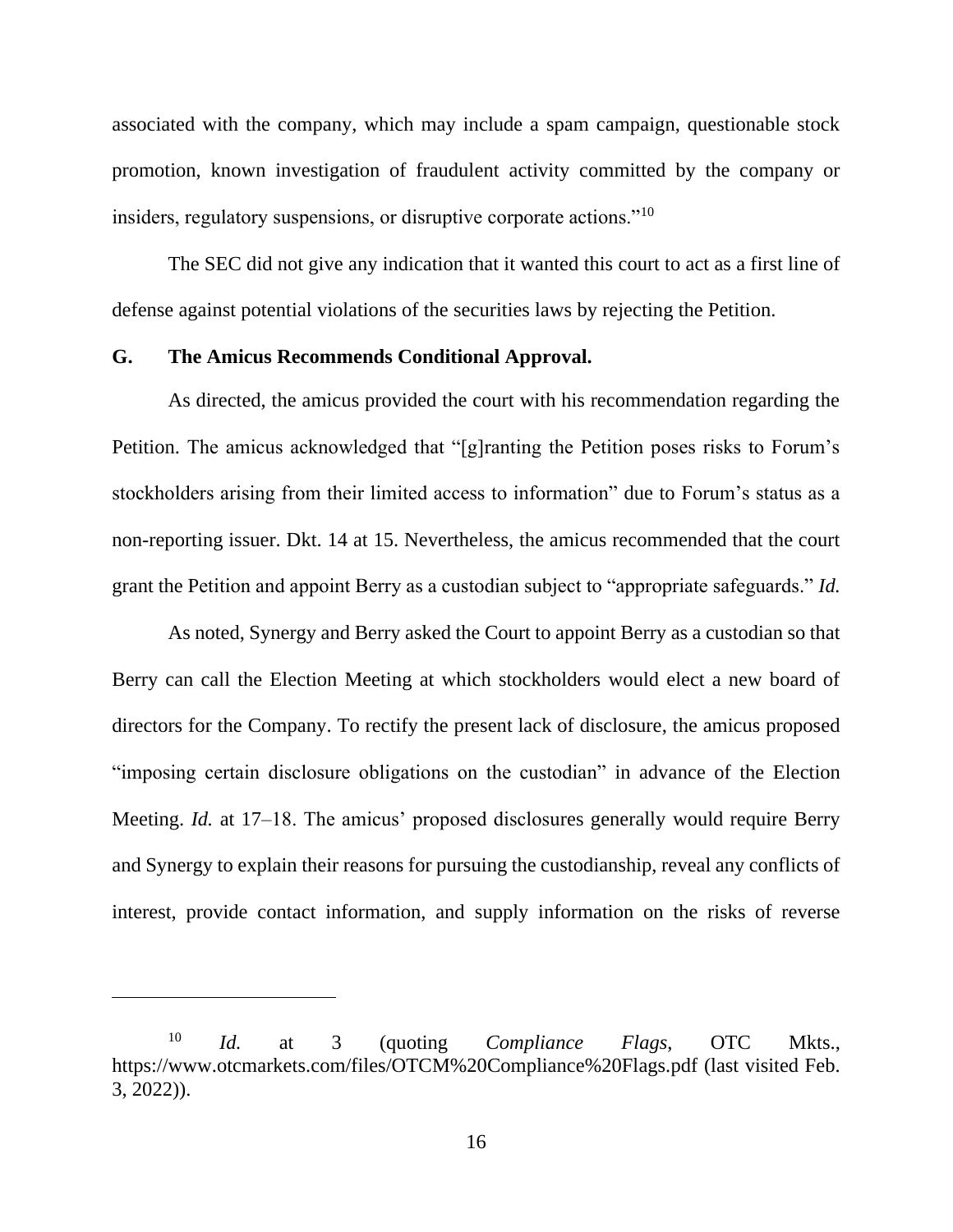mergers. *Id.* at 18–19. The amicus additionally proposes requiring that one of the directors be "independent of Synergy, [] Berry, and prospective third party merger partners." *Id.* at 27. Finally, the amicus would require Berry and Synergy to notify the court if (i) a stockholder filed a Section 220 action demanding Forum's books and records, (ii) a stockholder made a litigation demand on the Forum board of directors; (iii) a stockholder filed a lawsuit alleging breaches of fiduciary duties by any Forum fiduciary, or (iv) Berry, Synergy, or their affiliates or associates, received any investigations, inquiries, subpoenas, or indictments from the SEC or any other government agency in connection with their practice of reviving defunct entities. *Id.* at 19. The amicus provided a proposed order incorporating its recommendations. Dkt. 14, Proposed Order.

The court had not asked the amicus to address whether a custodian appointed under Section 226(a)(3) could be imbued with the authority to revive an entity that had abandoned its business. The amicus did not address that issue, but rather proceeded as if the authority existed. The amicus therefore only analyzed whether the court should exercise its discretion in favor of granting the Petition. Given that this decision concludes that a custodian appointed under Section 226(a)(3) cannot be empowered with the authority to revive an entity that has abandoned its business, this decision provides no opportunity for the court to consider the salutary recommendations of the amicus or to discuss additional conditions that the court might have imposed.

### **II. LEGAL ANALYSIS**

Synergy seeks an order appointing Berry as a custodian for Forum under Section  $226(a)(3)$ . Synergy's stated purpose for appointing Berry is so that he can "establish an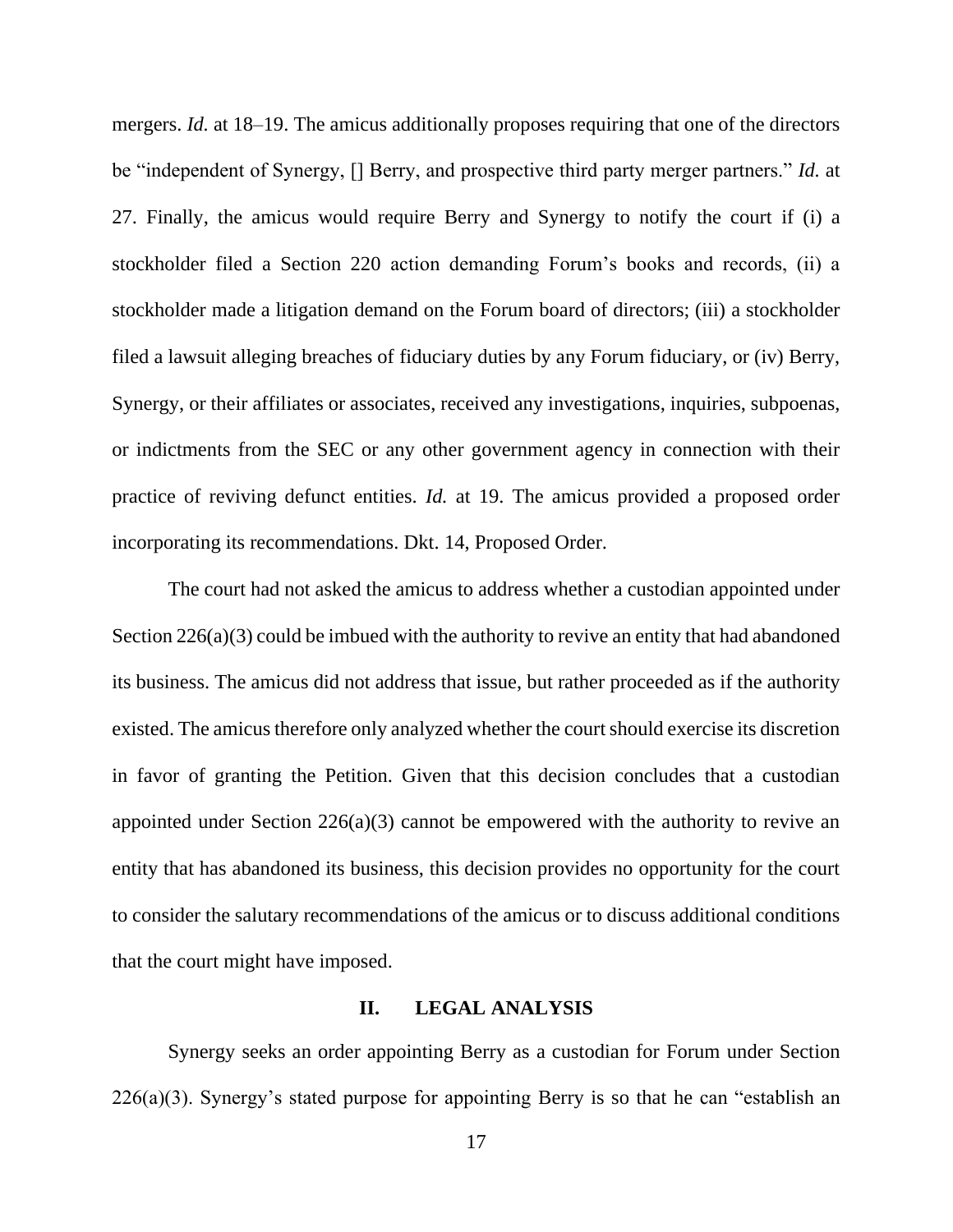experienced management team that will identify private companies that may be interested in a reverse merger with [Forum]." Pet. ¶ 30. Section 226(b) does not permit a custodian to act for that purpose under the auspices of Section 226(a)(3). Accordingly, the Petition must be denied.

This court has not previously had to address this issue. In *Klamka*, the case where the issue might have arisen, the court denied relief because of the *Clabault* policy. The SEC's decision not to take any position on the Petition provides no basis for applying the *Clabault* policy in this case. The SEC easily could have supported the application of the *Clabault* policy. Instead, the SEC detailed the protections that exist under the federal securities laws, described its vigilance in enforcing those requirements, and took no position on the Petition. The policy articulated in *Clabault* therefore provides no basis for denying relief.

With the *Clabault* policy inapplicable, this court must determine whether Section 226 permits a custodian appointed under Section  $226(a)(3)$  to revive a corporation that has abandoned its business. The plain language of Section 226(b) demonstrates that a custodian appointed under Section 226(a)(3) lacks that authority.

## **1. Principles Of Statutory Interpretation**

"The principles of statutory interpretation under Delaware law are clear." *Jud. Watch, Inc. v. Univ. of Del.*, 2021 WL 5816692, at \*5 (Del. Dec. 6, 2021). "The goal of statutory construction is to determine and give effect to legislative intent." *Eliason v. Englehart*, 733 A.2d 944, 946 (Del. 1999). "[I]f a statute is clear and unambiguous, 'the plain meaning of the statutory language controls.'" *Shawe v. Elting*, 157 A.3d 152, 164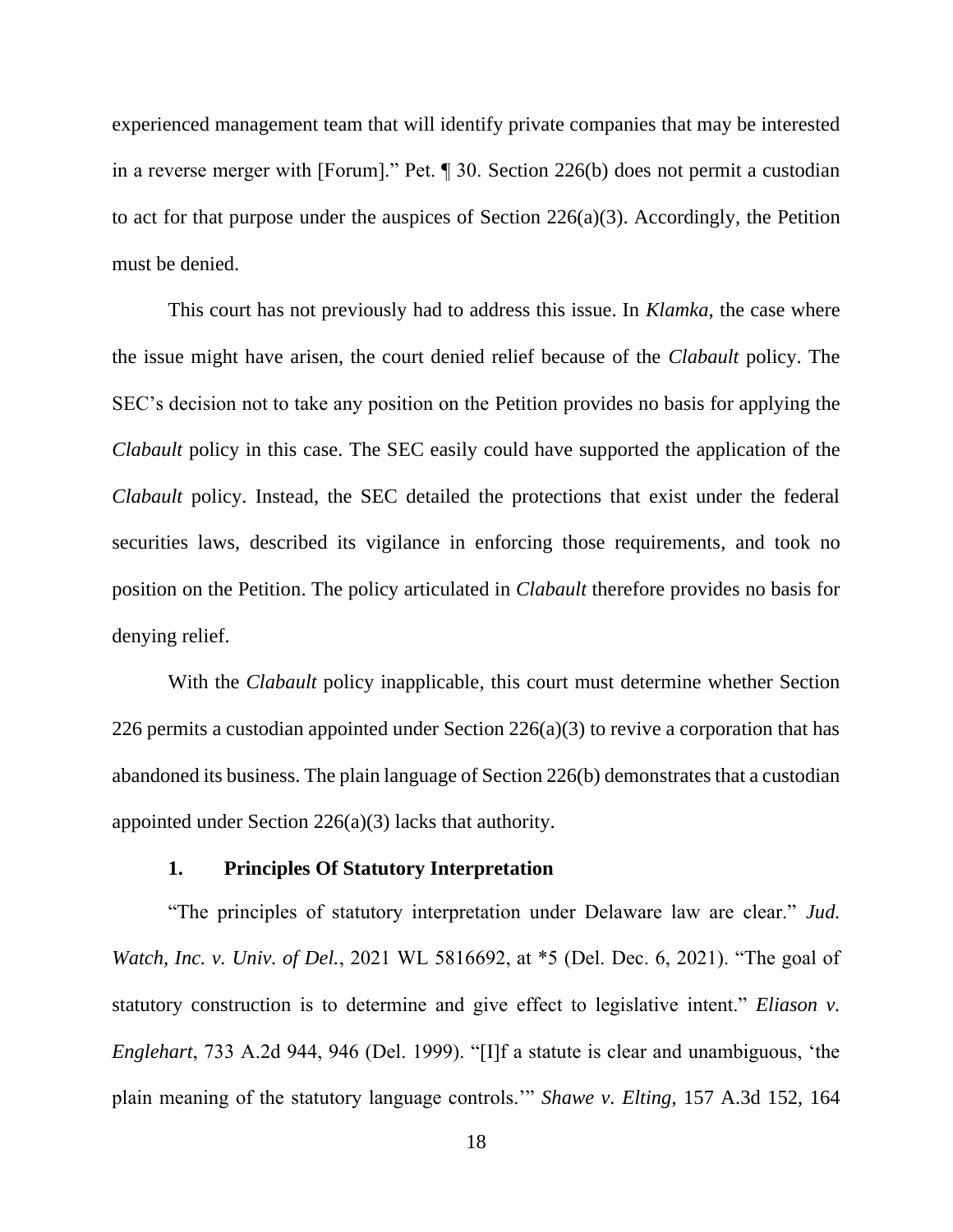(Del. 2017) (quoting *LeVan v. Indep. Mall, Inc.*, 940 A.2d 929, 932–33 (Del. 2007)). "This is because '[a]n unambiguous statute precludes the need for judicial interpretation.'" *Id.*  (quoting *LeVan*, 940 A.2d at 932–33).

A statute is ambiguous "if it is susceptible of two reasonable interpretations." *CML V, LLC v. Bax*, 28 A.3d 1037, 1041 (Del. 2011). "If [a statute] is ambiguous, '[Delaware courts] consider the statute as a whole, rather than in parts, and [they] read each section in light of all the others to produce a harmonious whole.'" *Doroshow, Pasquale, Krawitz & Bhaya v. Nanticoke Mem'l Hosp., Inc.*, 36 A.3d 336, 343 (Del. 2012) (quoting *Taylor v. Diamond State Port Corp.*, 14 A.3d 536, 538 (Del. 2011)). Delaware courts "also ascribe a purpose to the General Assembly's use of statutory language, construing it against surplusage, if reasonably possible." *Taylor*, 14 A.3d at 538; *see also Giuricich v. Emtrol Corp.*, 449 A.2d 232, 238 (Del. 1982) ("It is fundamental that the Courts ascertain and give effect to the intent of the General Assembly as clearly expressed in the language of a statute.").

#### **2. The Plain Language Of The Statute**

The plain language of Section 226 prevents a custodian or receiver appointed under Section 226(a)(3) from reviving a defunct corporation that has abandoned its business. Section 226(a) provides as follows:

The Court of Chancery, upon application of any stockholder, may appoint 1 or more persons to be custodians, and, if the corporation is insolvent, to be receivers, of and for any corporation when:

(1) At any meeting held for the election of directors the stockholders are so divided that they have failed to elect successors to directors whose terms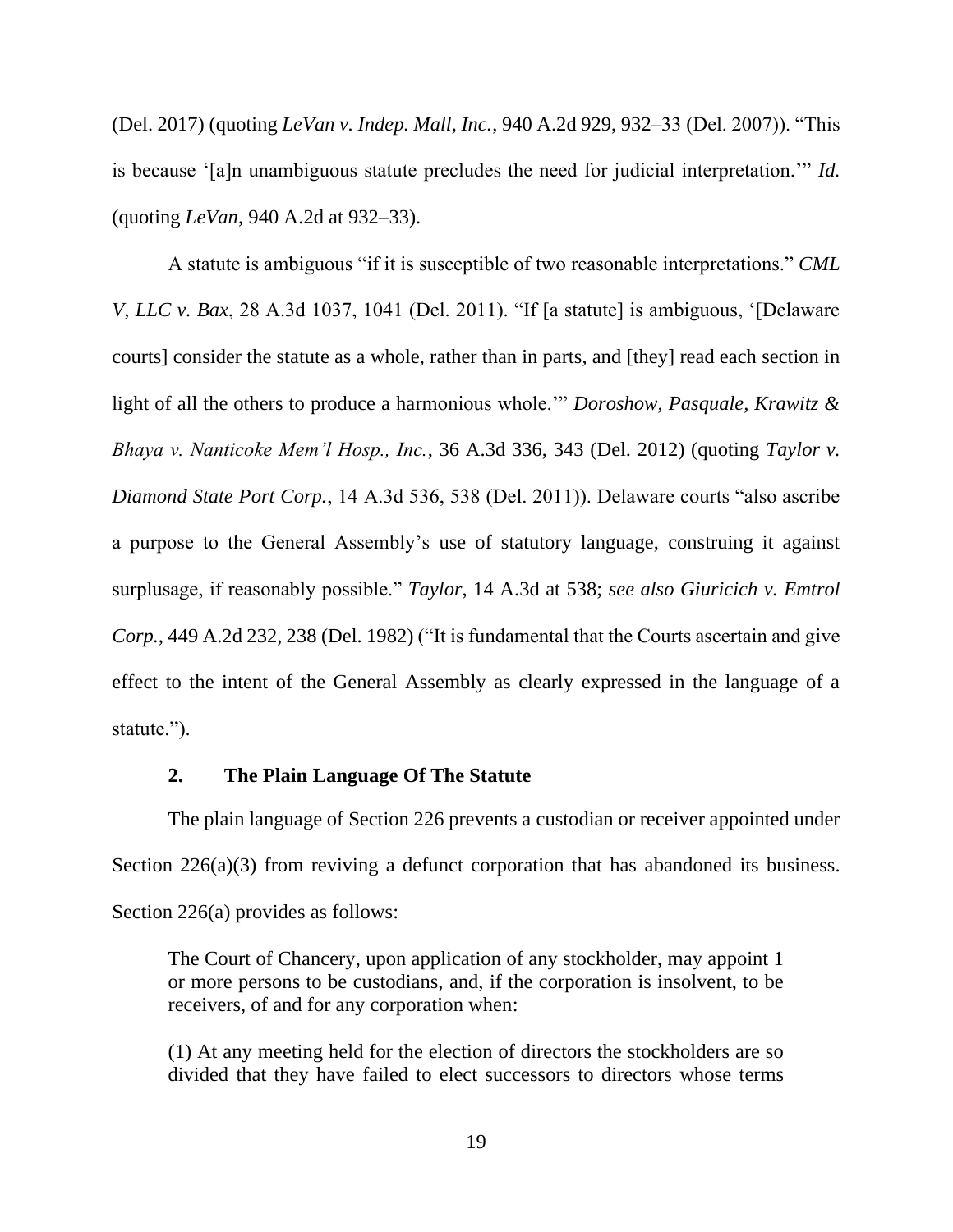have expired or would have expired upon qualification of their successors; or

(2) The business of the corporation is suffering or is threatened with irreparable injury because the directors are so divided respecting the management of the affairs of the corporation that the required vote for action by the board of directors cannot be obtained and the stockholders are unable to terminate this division; or

(3) The corporation has abandoned its business and has failed within a reasonable time to take steps to dissolve, liquidate or distribute its assets.

8 *Del. C.* § 226(a). Section 226(a)(3) thus permits a custodian to be appointed when a corporation "has abandoned its business and has failed within a reasonable time to take steps to dissolve, liquidate or distribute its assets." *Id.* § 226(a)(3).<sup>11</sup>

Satisfying one of the statutory grounds identified in Section 226 does not entitle a petitioner to relief. The plain language of Section 226 makes the appointment of a custodian permissive, giving the court discretion over whether to appoint a custodian. *See, e.g.*, *Giuricich*, 449 A.2d at 239; *Paulman v. Kritzer Radiant Coils, Inc.*, 143 A.2d 272, 273 (Del. Ch. 1958). In *Klamka*, the court relied on its discretionary authority to deny the petition for the appointment of a custodian. 2008 WL 5330541, at \*2.

Section 226 does not stop with Section 226(a). In Section 226(b), the statute sets out the powers that a custodian under Section 226 can have. It states:

A custodian appointed under this section shall have all the powers and title of a receiver appointed under § 291 of this title, but the authority of the

 $11$  The statute speaks in terms of either a custodian or a receiver. A custodian is appointed for a solvent entity. A receiver is appointed for an insolvent entity. Synergy seeks the appointment of a custodian, so this decision uses that term. The analysis would apply equally to the appointment of a receiver.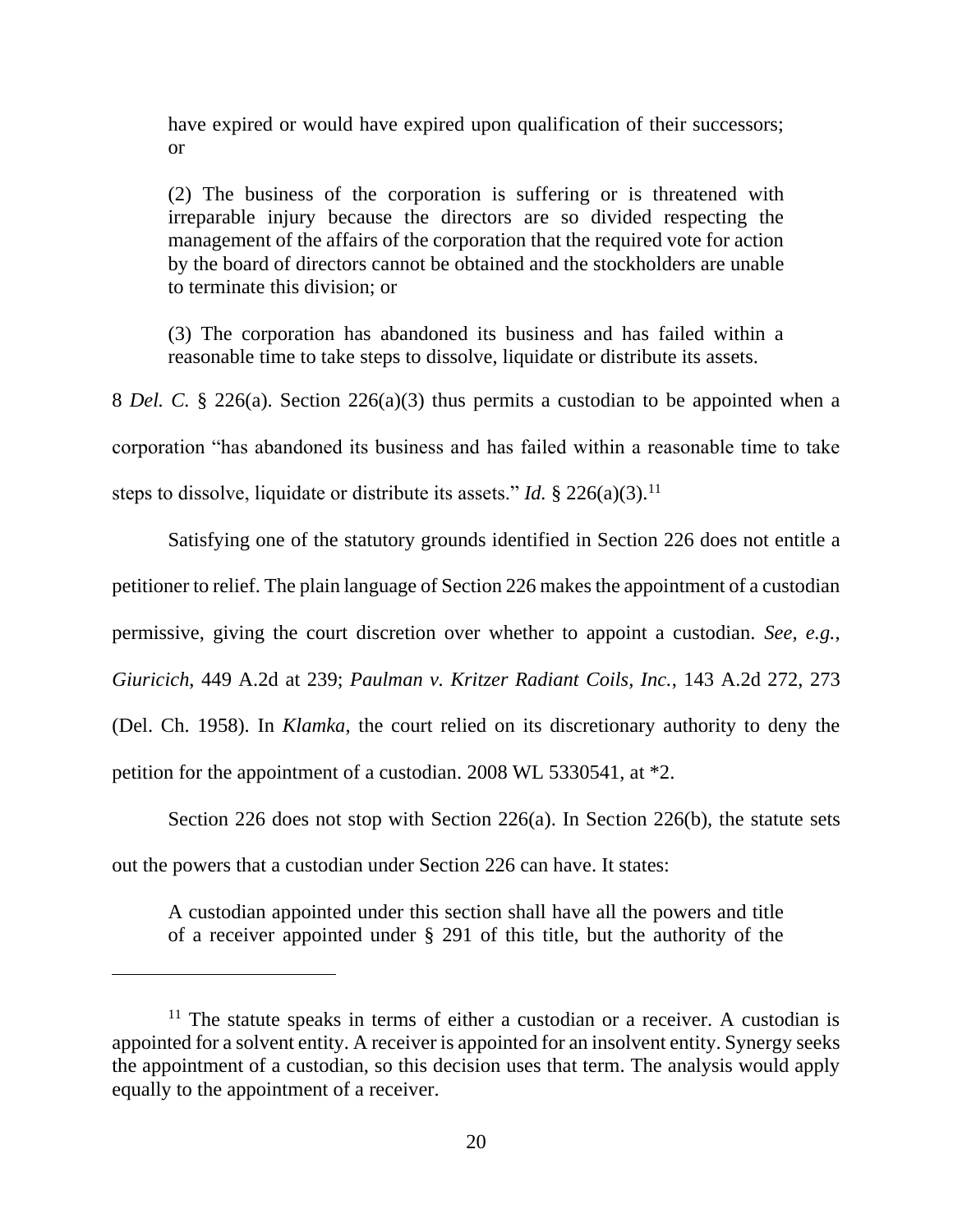custodian is to continue the business of the corporation and not to liquidate its affairs and distribute its assets, except when the court shall otherwise order and except in cases arising under paragraph  $(a)(3)$  of this section or §  $352(a)(2)$  of this title.

8 *Del. C*. § 226(b). The Delaware Supreme Court has interpreted Section 226(b) "as setting forth the maximum statutory limits on the powers of the custodian." *Giuricich*, 449 A.2d at 240.

Section 226(b) first establishes the general rule that "a custodian appointed under this section shall have all the powers and title of a receiver appointed under § 291 of this title, but the authority of the custodian is to continue the business of the corporation and not to liquidate its affairs and distribute its assets." 8 *Del. C.* 226(b). It then provides two exceptions to the general rule that "the authority of the custodian is to continue the business of the corporation and not to liquidate its affairs and distribute its assets." *See id.* The first is "except when the court shall otherwise order." *Id.* The second is "except in cases arising under paragraph (a)(3) of this section or § 352(a)(2) of this title.<sup>"12</sup>

The plain language of the second exception thus states that "the authority of the custodian is to continue the business of the corporation and not to liquidate its affairs and distribute its assets . . . except in cases arising under paragraph (a)(3) of this section." *See Id.* § 226(b). The exception creates an alternative scope of authority under which the

<sup>&</sup>lt;sup>12</sup> *Id.* Section 352(a)(2) applies only to close corporations, and it permits the court, "upon application of any stockholder," to appoint a custodian or receiver "of any close corporation when . . . (2) The petitioning stockholder has the right to the dissolution of the corporation under a provision of the certificate of incorporation permitted by § 355 of this title." 8 *Del. C.* § 352(a)(2).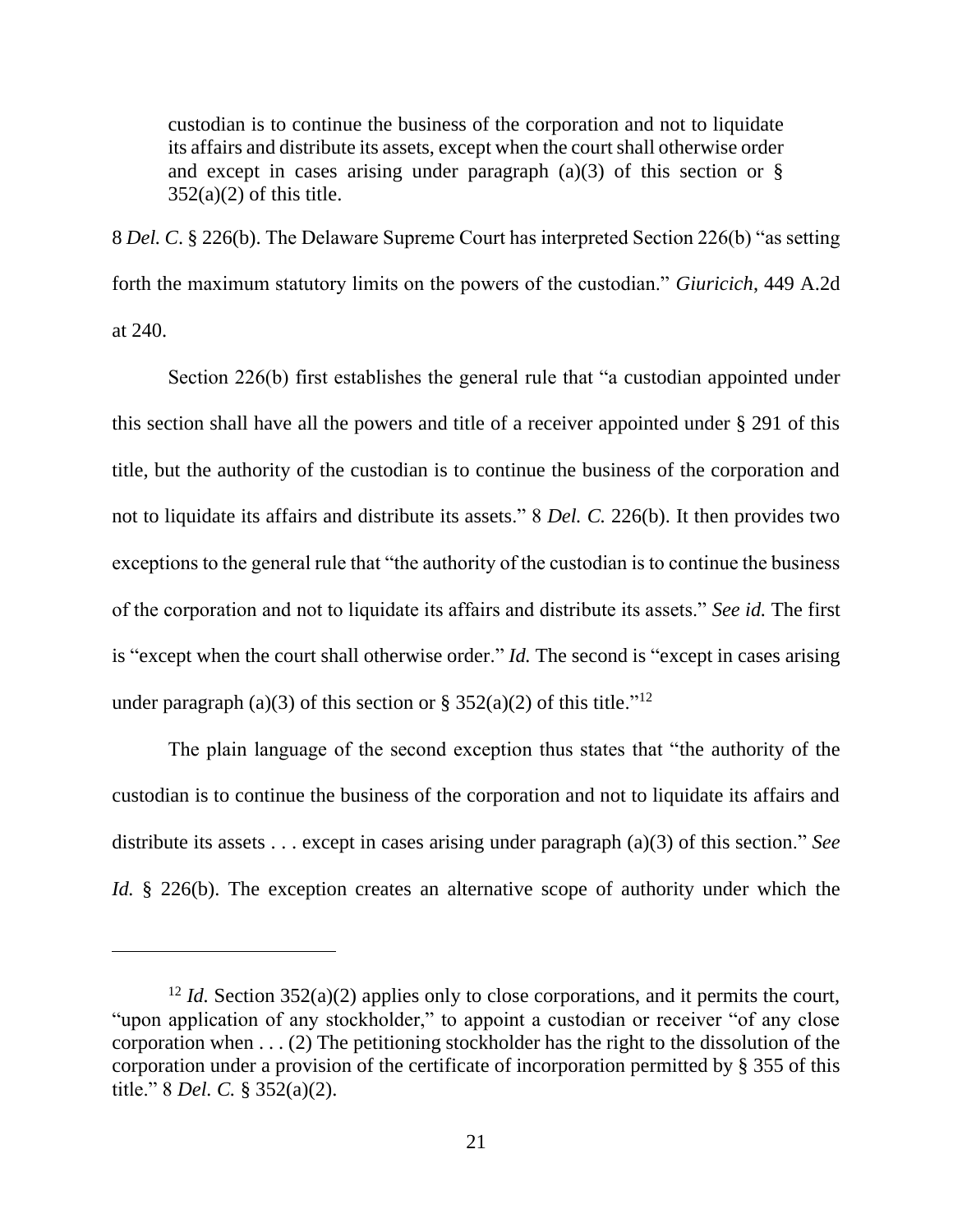custodian does not have authority to continue the business. Instead, the custodian only has authority to liquidate its affairs and distribute its assets.

This is the only reading that gives meaning to the exception. If a custodian appointed under Section 226(a)(3) "had the authority  $\dots$  to continue the business of the corporation and not to liquidate its affairs and distribute its assets," then the "except in cases arising under paragraph  $(a)(3)$ " clause would be superfluous, a result that is contrary to canons of statutory interpretation. *See Cordero v. Gulfstream Dev. Corp.*, 56 A.3d 1030, 1036 (Del. 2012) ("When construing a statute, we must give effect to the whole statute, and leave no part superfluous." (cleaned up)). The court retains discretion over whether to appoint a custodian and the scope of its powers, but that discretion is cabined by "the clear legislative mandate of the [s]tatute." *See Giuricich*, 449 A.2d at 240.

For a custodian appointed under Section 226(a)(3), therefore, the scope of potential authority is limited to liquidating the affairs of the abandoned corporation and distributing its assets. A leading contemporary treatise interprets the exception in this fashion, noting that "[the exception's] effect would seem to mandate that a custodian appointed pursuant to Section 226(a)(3) will invariably be charged with liquidating the corporation rather than reinvigorating it." Donald J. Wolfe & Michael A. Pittenger, *Corporate and Commercial Practice in the Delaware Court of Chancery* § 9.10[c][4], at 9-265 (2d. ed. 2018 & 2021 Supp.). $^{13}$ 

<sup>&</sup>lt;sup>13</sup> The treatise finds the abandoned business limitation "odd . . . when viewed in the context of the statute as a whole" and in light of "the flexible case-by-case approach to custodial powers adopted by the Delaware Supreme Court in *Giuricich.*" *Id.* The statute as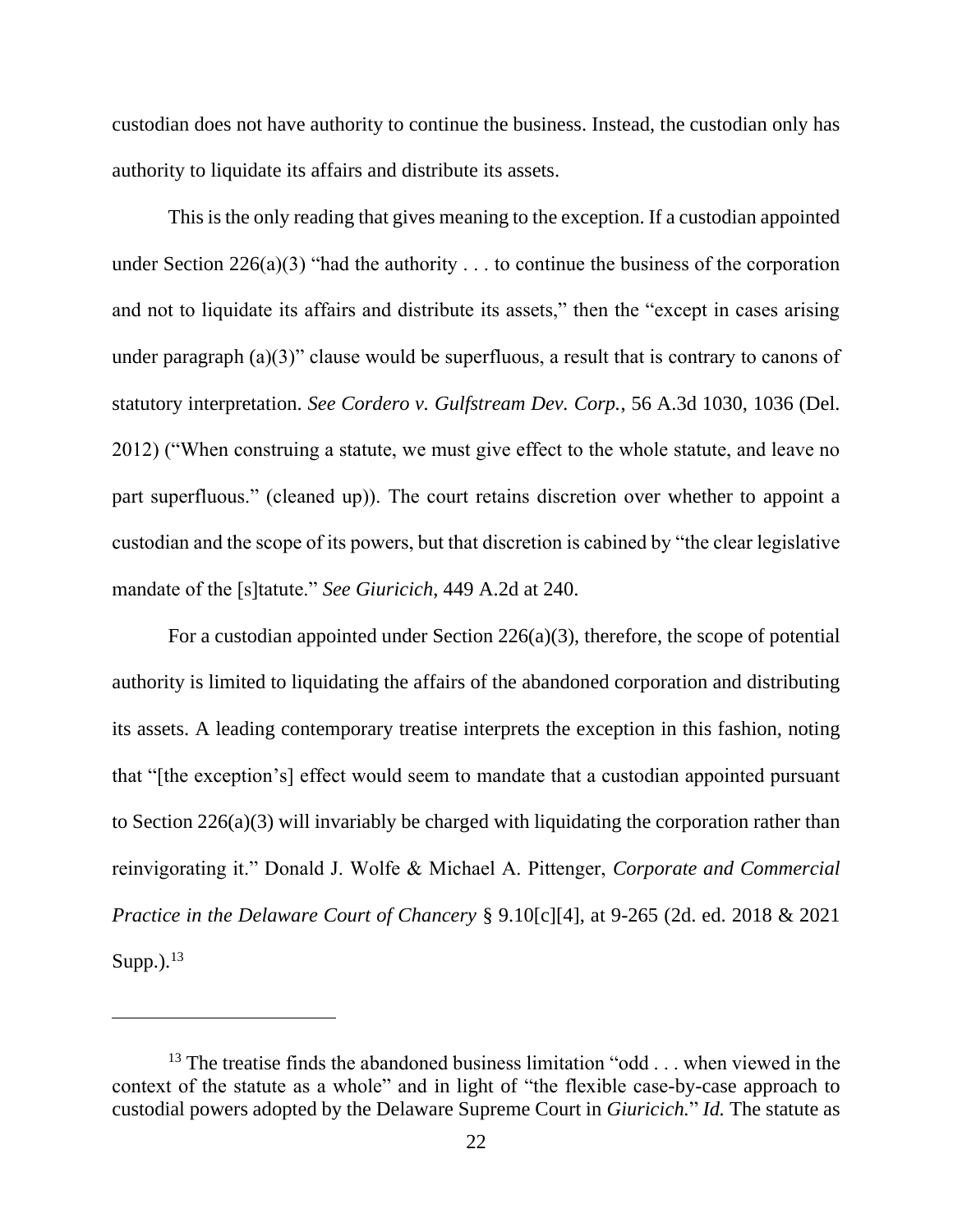Although no Delaware court has held that a custodian appointed under Section  $226(a)(3)$  only has authority to liquidate the business of the corporation, extant precedent points in that direction. In *Shawe v. Elting*, the Delaware Supreme Court interpreted Section 226 consistent with this reading of the statute's plain language. The custodian in *Shawe* was appointed to address a deadlock and empowered "to sell the corporation, with a view toward maintaining the business as a going concern and maximizing value for the stockholders." *In re Shawe & Elting LLC*, 2015 WL 4874733, at \*1 (Del. Ch. Aug. 13, 2015), *aff'd sub nom. Shawe v. Elting*, 157 A.3d 152 (Del. 2017). On appeal, Shawe argued that "the custodian statute does not authorize the court to order the custodian to sell the Company over the stockholders' objection." *Shawe*, 157 A.3d at 162. Shawe focused on the language in Section 226(b) which provides that "the authority of the custodian is to continue the business of the corporation and not to liquidate its affairs and distribute its assets." *See* 8 *Del. C.* § 226(b).

The Delaware Supreme Court rejected Shawe's argument because it failed to grapple with Section 226(b)'s "except" clause. The Court explained that "[u]nder a plain

a whole distinguishes between an active corporation, where it gives the court broad authority to appoint a custodian to continue the business or take such other action as the court determines, and a corporation that has abandoned its businesses, where the statute only authorizes the custodian to liquidate the corporation's affairs and terminate its existence. The *Giuricich* case dealt with a custodian for an active corporation that was suffering from stockholder deadlock, not a corporation that had abandoned its business. To distinguish between these settings is rational and within the purview of the General Assembly. Of course, if the organs of the bar that oversee the DGCL and the General Assembly wish to alter the scope of authority that a custodian under Section  $226(a)(3)$  can have, they are free to eliminate the abandoned business limitation found in Section 226(b).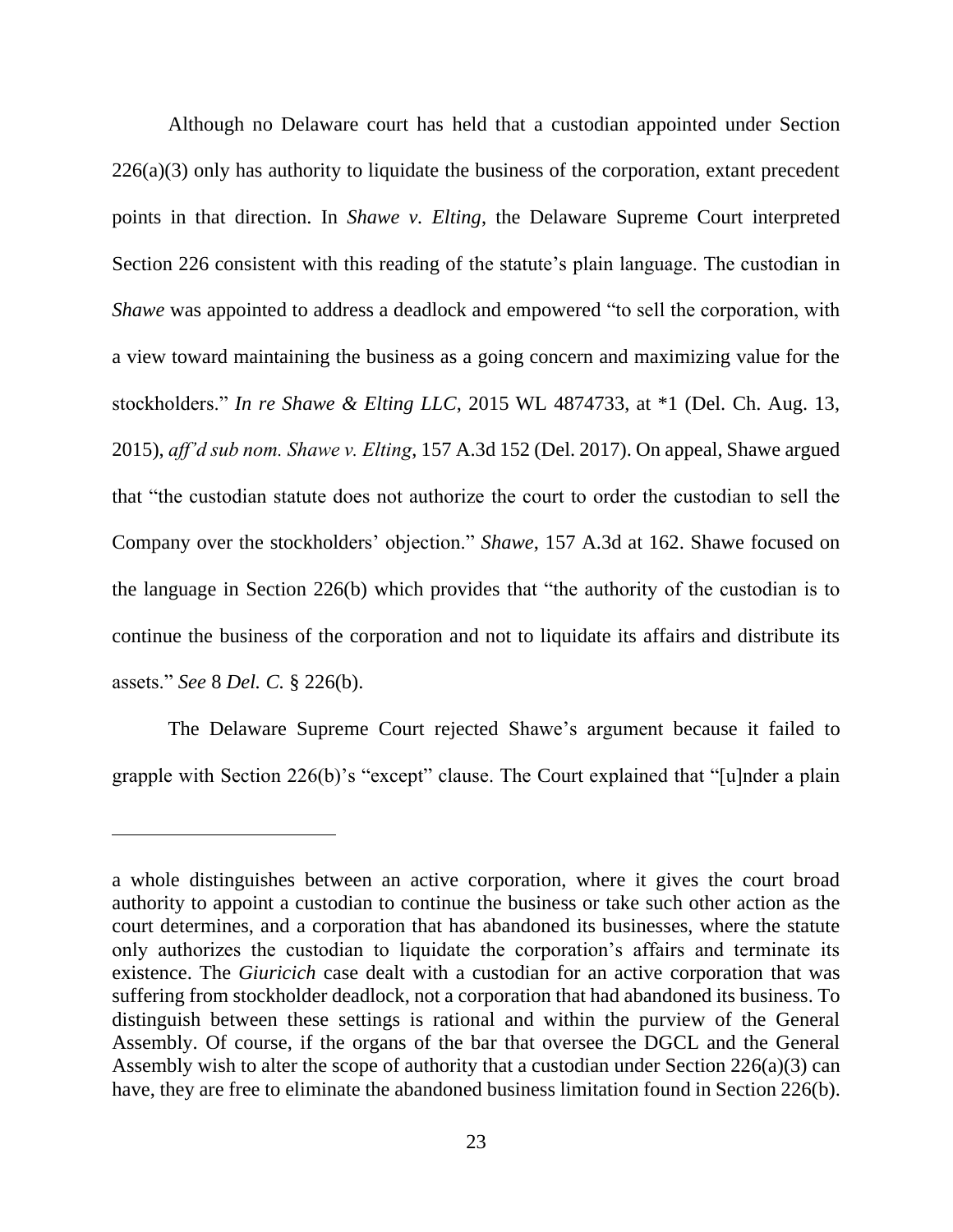reading of § 226(b), the custodian has the powers of a receiver under § 291, and his duties are to continue the business unless the Court otherwise orders, *and except under the special circumstances of abandoned businesses* and close corporations." *Id.* at 164 (emphasis added). The Supreme Court stressed "the conjunctive words 'and except,'" explaining that

[t]he statute cannot reasonably be read to express the three exceptions as a series of similar events. Instead, when the words "and except'" are given meaning, the statute is reasonably read to list three distinct exceptions to the custodian's default duty to maintain the business—"except when the Court shall otherwise order;" and "except in cases arising under paragraph (a)(3) of this section;" or " $\S 352(a)(2)$  of this title."

*Id.* (quoting 8 *Del. C.* § 226(b)).

In *Shawe*, the plain language of Section 226 established that this court properly authorized the custodian to pursue a sale of the company as something the court could "otherwise order." In this case, the distinction between a custodian appointed because of a deadlock under Section 226(a)(1) or 226(a)(2) and a custodian appointed for an abandoned business under Section 226(a)(3) establishes that the latter type of custodian does not have the authority to continue the corporation's business. In "the special circumstances of abandoned businesses," the custodian's duties are limited to liquidating the corporation's affairs and distributing its assets. *See id.*

The few Court of Chancery decisions that invoke Section 226(a)(3) are consistent with the limited authority provided by Section 226(b). For example, in a decision denying an application for the appointment of a custodian under Section  $226(a)(3)$ , Chancellor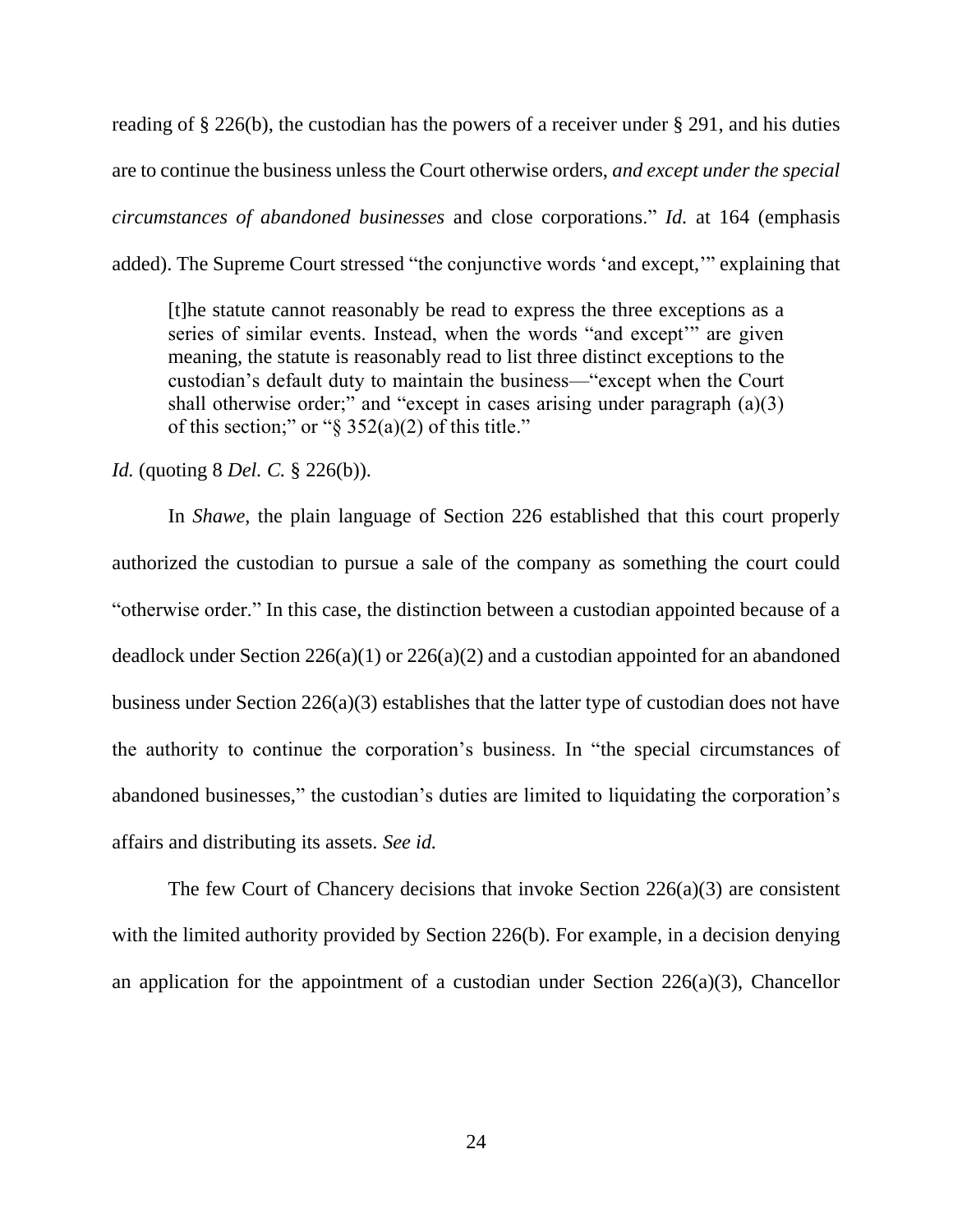Chandler indicated that the custodian would have limited powers.<sup>14</sup> The court ruled that the entity had not abandoned its business and therefore refused to exercise its "limited statutory authority to order the dissolution of a corporation under 8 *Del. C.* § 226(a)(3) when a corporation has 'abandoned its business' and failed to dissolve, liquidate or distribute assets within a reasonable time." *Id.* at 260; *see id.* at 260–61 (emphasizing that Section  $226(a)(3)$  only grants the court a "narrowly defined statutory authority to dissolve" a corporation). Three other cases invoking Section 226(a)(3) addressed petitions to appoint custodians to liquidate or wind up the company's affairs, not to revive the entity. <sup>15</sup> The

<sup>&</sup>lt;sup>14</sup> In re Seneca Investments LLC, 970 A.2d 259 (Del. Ch. 2008). The decision involved a limited liability company, but Section 226(a)(3) applied "because the parties contractually agreed that the LLC would be governed as a corporation and that Delaware General Corporation Law would apply." *Id.* at 260 n.1.

<sup>15</sup> *See Apple Comput., Inc. v. Exponential Tech.*, 1999 WL 39547, at \*1 (Del. Ch. Jan. 21, 1999) (describing the plaintiff's litigation goals as including an order appointing a custodian "to wind up [the company's] affairs"); *Rosan v. Chi. Milwaukee Corp.*, 1990 WL 13482, at \*5 (Del. Ch. Feb. 6, 1990) ("[Plaintiff] next asks that a custodian be appointed pursuant to 8 *Del. C.* § 226(a)(3) to effectuate a forced liquidation of [the company]."); *Giancarlo v. OG Corp.*, 1989 WL 72022, at \*1 (Del. Ch. June 23, 1989) ("The complaint seeks the appointment of a liquidating custodian for [the corporation] . . . ."). Several orders issued by this court are also consistent with the view that a Section 226(a)(3) custodian can only dissolve, liquidate, or distribute an abandoned corporation's assets. *See Wahl v. Centerville Swimming Club, Inc.*, 2021 WL 1549805, at \*1 (Del. Ch. Apr. 19, 2021) (ORDER) (appointing a custodian "pursuant to 8 *Del. C.* § 226(a)(3) to wind down, administer claims, and dissolve [the company]"); *Camac Fund, LP v. Surety Hldgs. Co.*, C.A. No. 2019-0541-JTL, Dkt. 19 (Feb. 7, 2020) (ORDER), (appointing receiver under Section 226(a)(3) to "take all actions necessary to wind up the [c]ompany's operations and dissolve the [c]ompany."), *vacated by Camac Fund, LP v. Sur Hldgs. Corp.*, 2020 WL 883465 (Del. Ch. Feb. 21, 2020) (ORDER); *B.E. Cap. Mgmt. Fund LP v. Fund.com Inc.*, 2016 WL 6967899, at \*1 (Del. Ch. Nov. 29, 2016) (ORDER) (appointing a receiver under Section 226(a)(3); receiver then began liquidating the company before moving to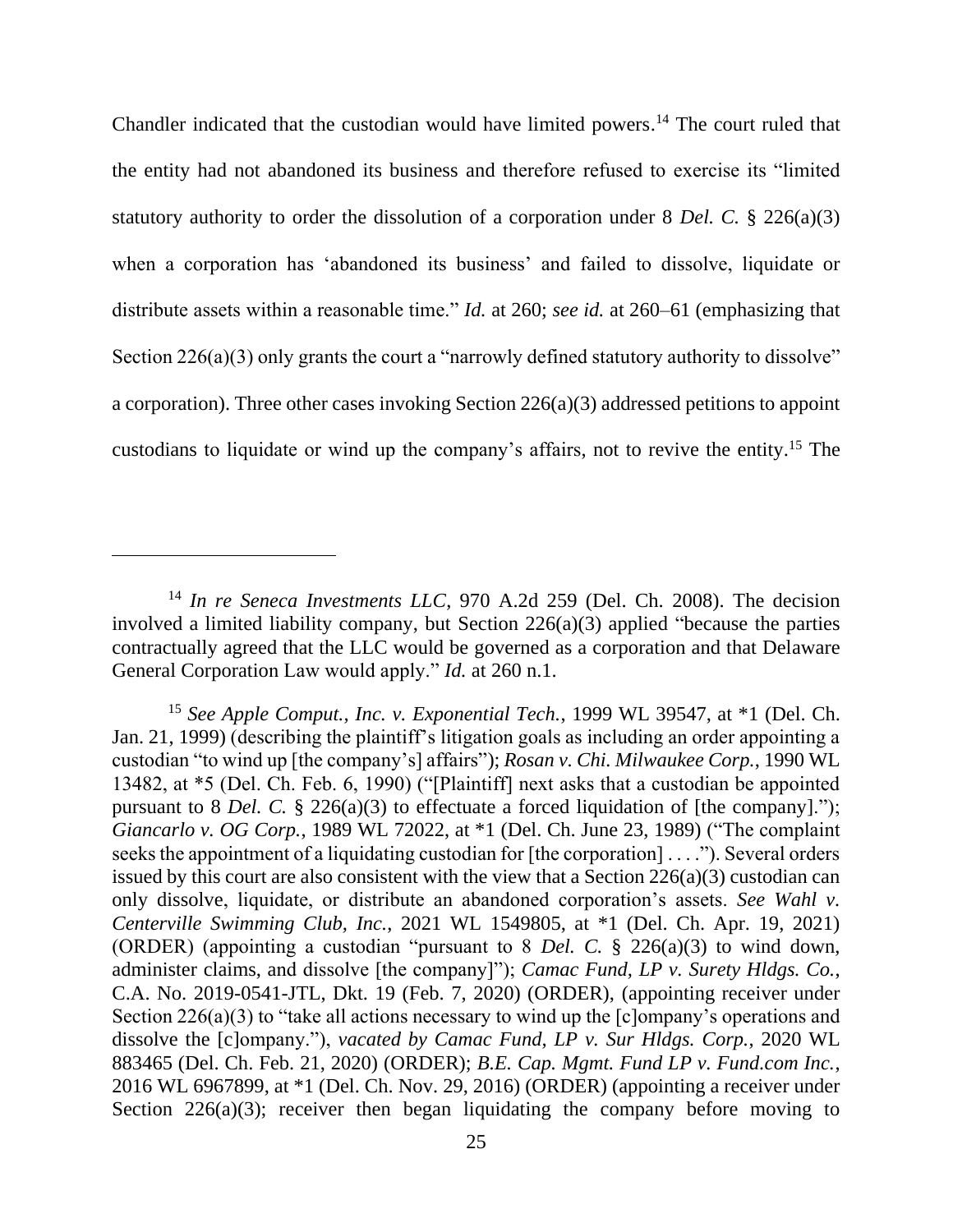only exception is *Klamka*, where the petitioner sought to achieve what Synergy wants in this case. As noted, the court in *Klamka* had no occasion to reach the question of statutory authority because the request conflicted with the policy espoused in *Clabault*. 16

Under the plain language of Section 226(b), Synergy cannot use a custodian appointed under Section 226(a)(3) to revive Forum's business and use the entity as a blank check company. With Synergy having demonstrated that the Company has abandoned its business and sought the appointment of a custodian under Section 226(a)(3), the plain language of Section 226(b) limits the authority of such a custodian to liquidating the Company's affairs, distributing its assets, and terminating its existence.

### **III. CONCLUSION**

Synergy filed the Petition to obtain the appointment of a custodian under Section 226(a)(3) for the purpose of reviving Forum for use as a blank check company. Section 226 does not authorize the appointment of a custodian under Section 226(a)(3) to revive an entity that has abandoned its business. Under Section 226(b), "the authority of the custodian is to continue the business of the corporation and not to liquidate its affairs and distribute its assets, . . . except in cases arising under [Section 226(a)(3)]." 8 *Del. C.* §

discontinue the liquidation under Section 301 of the DGCL because "cause for liquidation . . . no longer exists," *see id.*, C.A. No. 12843-VCL, Dkt. 74 (Oct. 17, 2018) (ORDER)).

<sup>&</sup>lt;sup>16</sup> There are three other petitions that Synergy filed in this court and which this court granted. As noted, Synergy did not deal forthrightly with the extant precedent, and the petitions were unopposed. In that setting, "the checks inherent in the adversarial system do not operate." *Forum*, 2021 WL 1040978, at \*5. The court therefore gives no weight to those orders, and "the fact that the petitioner obtained [them] is not persuasive." *Id.* at \*5.